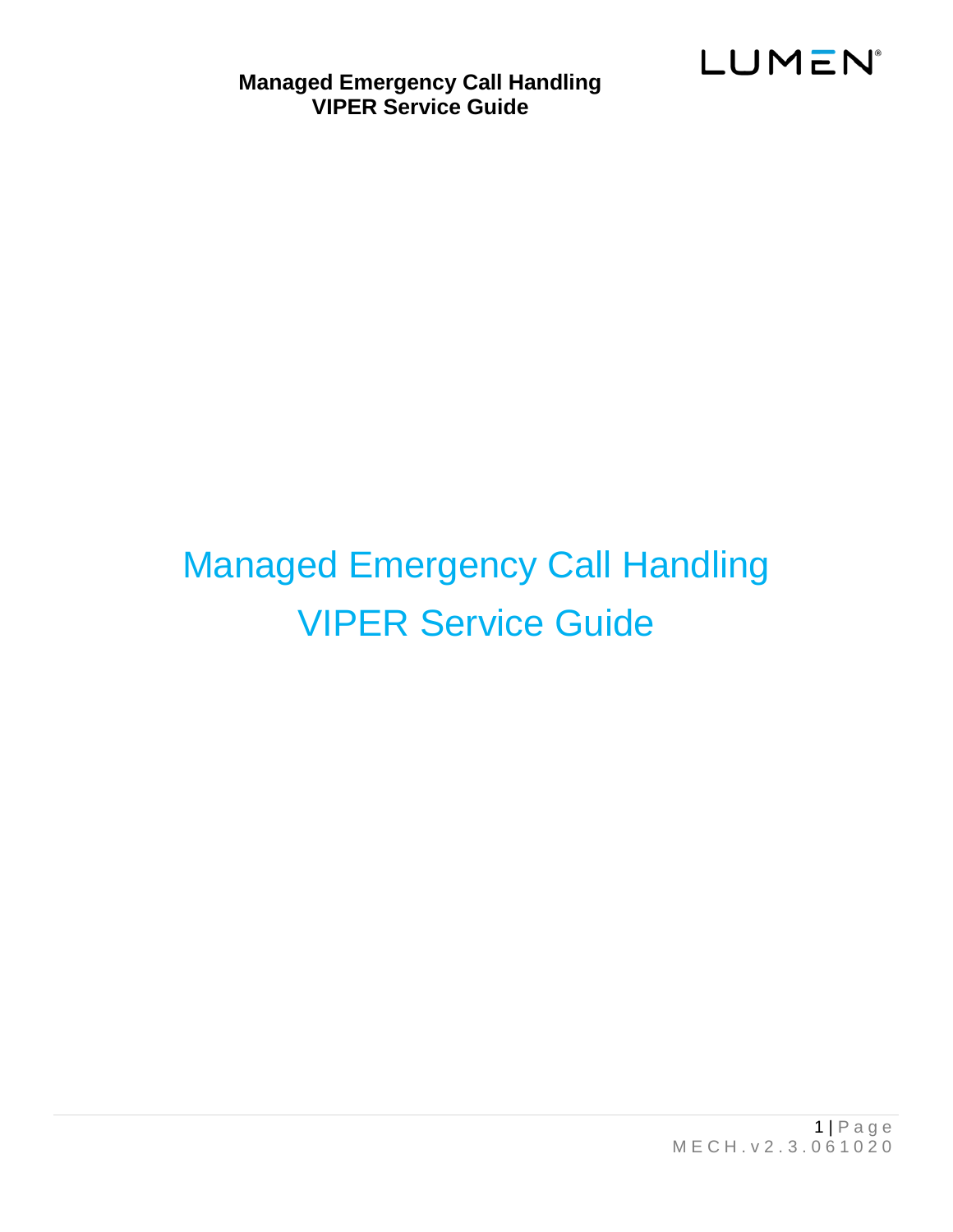# **Managed Emergency Call Handling<br>VIPER Service Guide**

# **Contents**

|         | 2.1 VIPER Managed Emergency Call Handling Solution  Error! Bookmark not defined. |  |  |  |
|---------|----------------------------------------------------------------------------------|--|--|--|
|         |                                                                                  |  |  |  |
|         |                                                                                  |  |  |  |
|         |                                                                                  |  |  |  |
|         |                                                                                  |  |  |  |
|         |                                                                                  |  |  |  |
|         |                                                                                  |  |  |  |
|         |                                                                                  |  |  |  |
|         |                                                                                  |  |  |  |
|         |                                                                                  |  |  |  |
|         |                                                                                  |  |  |  |
| 4.1.1   |                                                                                  |  |  |  |
| 4.1.2   |                                                                                  |  |  |  |
| 4.1.3   |                                                                                  |  |  |  |
| 4.1.4   |                                                                                  |  |  |  |
| 4.1.5   |                                                                                  |  |  |  |
| 4.1.6   |                                                                                  |  |  |  |
|         |                                                                                  |  |  |  |
|         |                                                                                  |  |  |  |
|         |                                                                                  |  |  |  |
|         |                                                                                  |  |  |  |
|         |                                                                                  |  |  |  |
|         |                                                                                  |  |  |  |
|         |                                                                                  |  |  |  |
|         |                                                                                  |  |  |  |
|         |                                                                                  |  |  |  |
| 5.6.1   |                                                                                  |  |  |  |
| 5.6.2   |                                                                                  |  |  |  |
| 5.6.2.1 |                                                                                  |  |  |  |
| 5.6.2.2 |                                                                                  |  |  |  |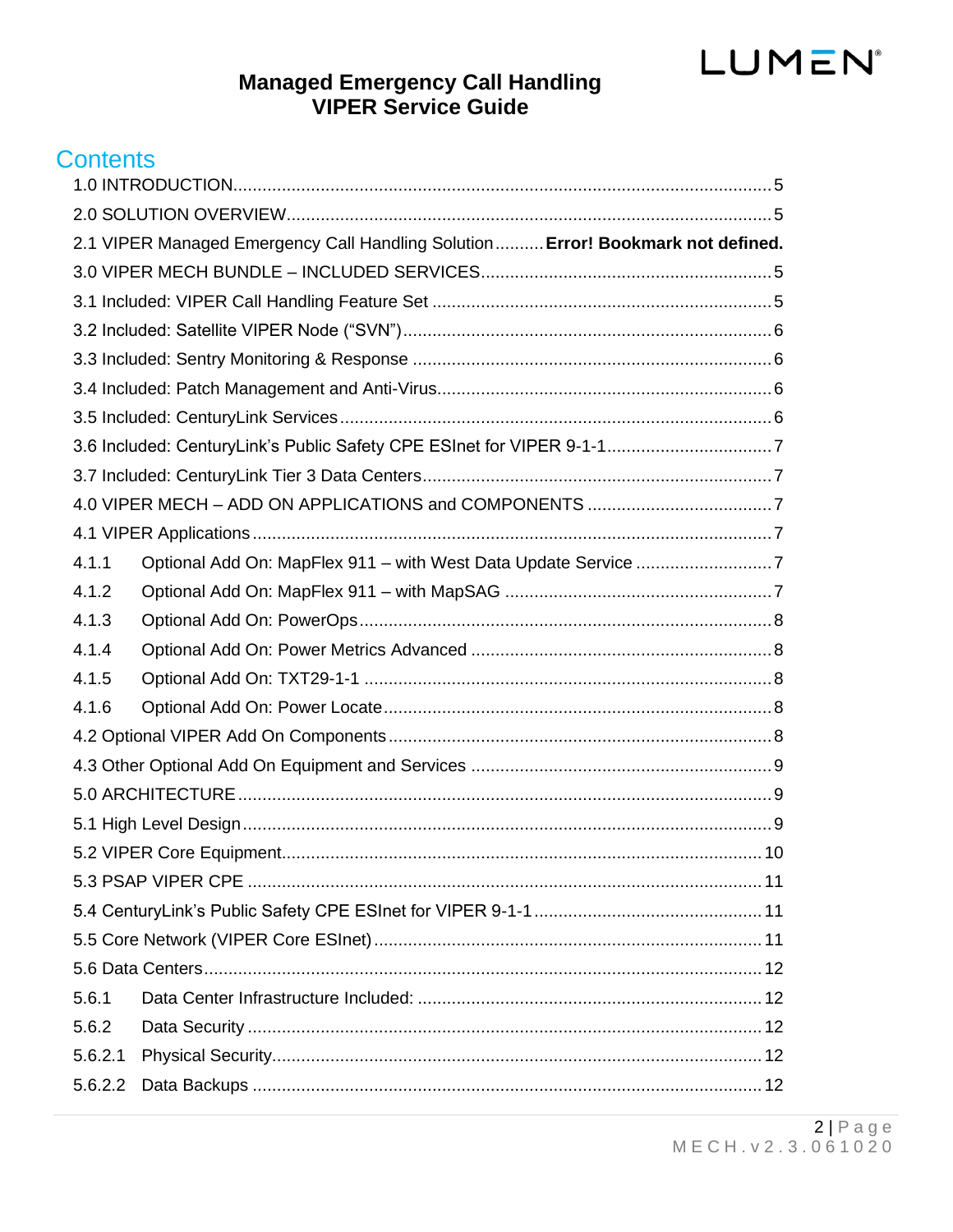# **Managed Emergency Call Handling<br>VIPER Service Guide**

| 5.6.2.3 |                                                                            |  |  |  |
|---------|----------------------------------------------------------------------------|--|--|--|
| 5.6.3   |                                                                            |  |  |  |
| 5.6.4   |                                                                            |  |  |  |
| 5.6.5   |                                                                            |  |  |  |
|         |                                                                            |  |  |  |
|         |                                                                            |  |  |  |
|         |                                                                            |  |  |  |
| 5.9.1   |                                                                            |  |  |  |
| 5.9.2   |                                                                            |  |  |  |
|         |                                                                            |  |  |  |
|         | 6.1 Intrado VIPER Network Requirements - CenturyLink Network Compliance 18 |  |  |  |
|         |                                                                            |  |  |  |
|         |                                                                            |  |  |  |
| 6.3.1   |                                                                            |  |  |  |
| 6.3.2   |                                                                            |  |  |  |
| 6.3.3   | Legacy Delivery Environment (CAMA/ALI) (priced upon request)  19           |  |  |  |
|         |                                                                            |  |  |  |
| 6.4.1   |                                                                            |  |  |  |
| 6.4.2   |                                                                            |  |  |  |
| 6.4.2.1 |                                                                            |  |  |  |
| 6.4.2.2 |                                                                            |  |  |  |
| 6.4.3   |                                                                            |  |  |  |
| 6.4.4   |                                                                            |  |  |  |
|         |                                                                            |  |  |  |
| 6.5.1   |                                                                            |  |  |  |
| 6.5.2   |                                                                            |  |  |  |
| 6.5.2.1 |                                                                            |  |  |  |
| 6.5.2.2 |                                                                            |  |  |  |
| 6.5.2.3 |                                                                            |  |  |  |
|         |                                                                            |  |  |  |
|         |                                                                            |  |  |  |
| 6.7.1   |                                                                            |  |  |  |
| 6.7.2   |                                                                            |  |  |  |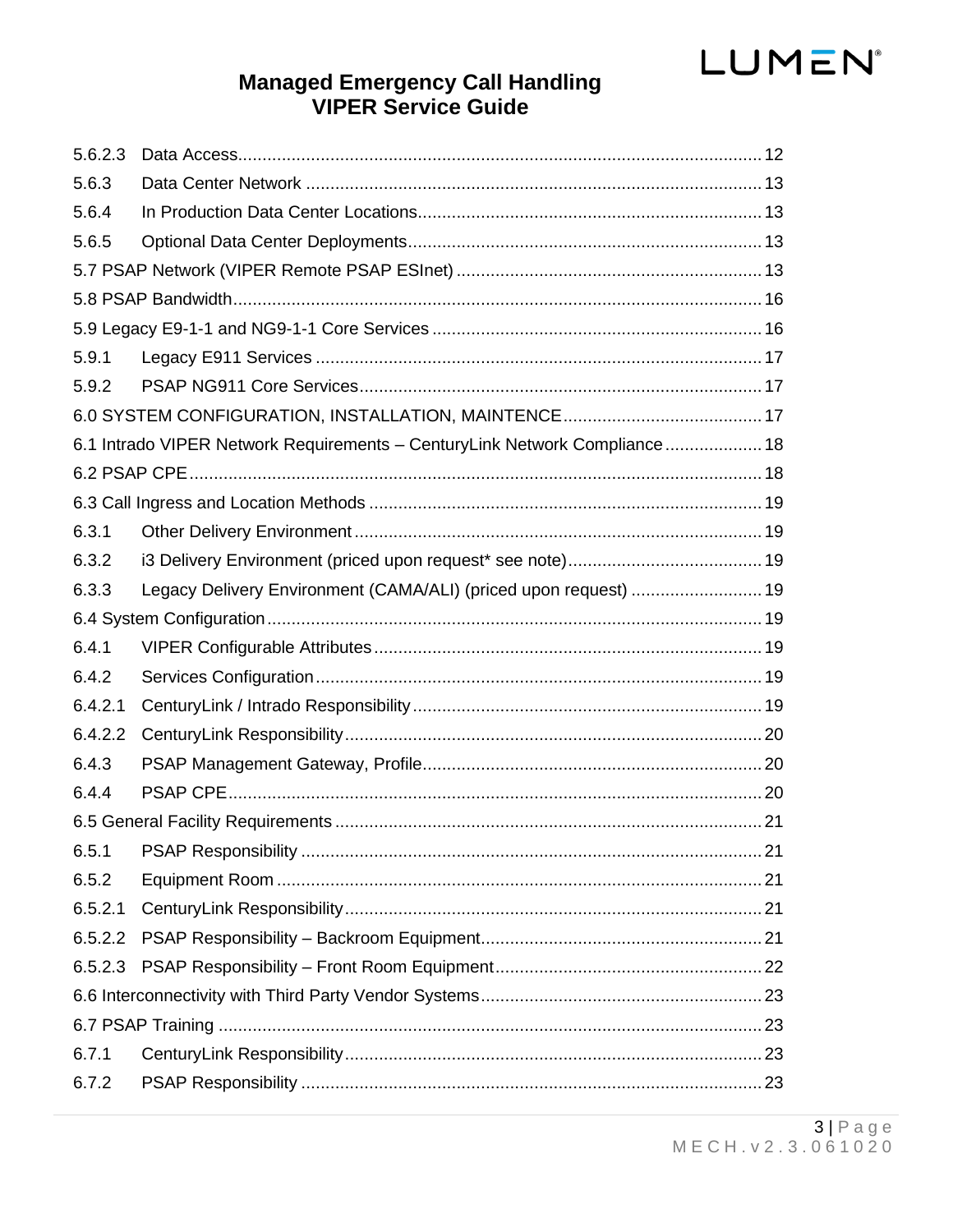# **Managed Emergency Call Handling VIPER Service Guide**

| 6.7.3                                                                               |  |  |  |
|-------------------------------------------------------------------------------------|--|--|--|
| 6.7.4                                                                               |  |  |  |
|                                                                                     |  |  |  |
|                                                                                     |  |  |  |
|                                                                                     |  |  |  |
|                                                                                     |  |  |  |
| 8.0 MONITORING, MAINTENANCE, and OPERATIONAL TECHNICAL SUPPORT  24                  |  |  |  |
|                                                                                     |  |  |  |
|                                                                                     |  |  |  |
| 8.2.1                                                                               |  |  |  |
| 8.2.2                                                                               |  |  |  |
| 8.2.3                                                                               |  |  |  |
|                                                                                     |  |  |  |
|                                                                                     |  |  |  |
|                                                                                     |  |  |  |
|                                                                                     |  |  |  |
|                                                                                     |  |  |  |
|                                                                                     |  |  |  |
|                                                                                     |  |  |  |
|                                                                                     |  |  |  |
|                                                                                     |  |  |  |
|                                                                                     |  |  |  |
|                                                                                     |  |  |  |
|                                                                                     |  |  |  |
| 12.1 Customer provides some solution building blocks and building block elements 27 |  |  |  |
|                                                                                     |  |  |  |
|                                                                                     |  |  |  |
|                                                                                     |  |  |  |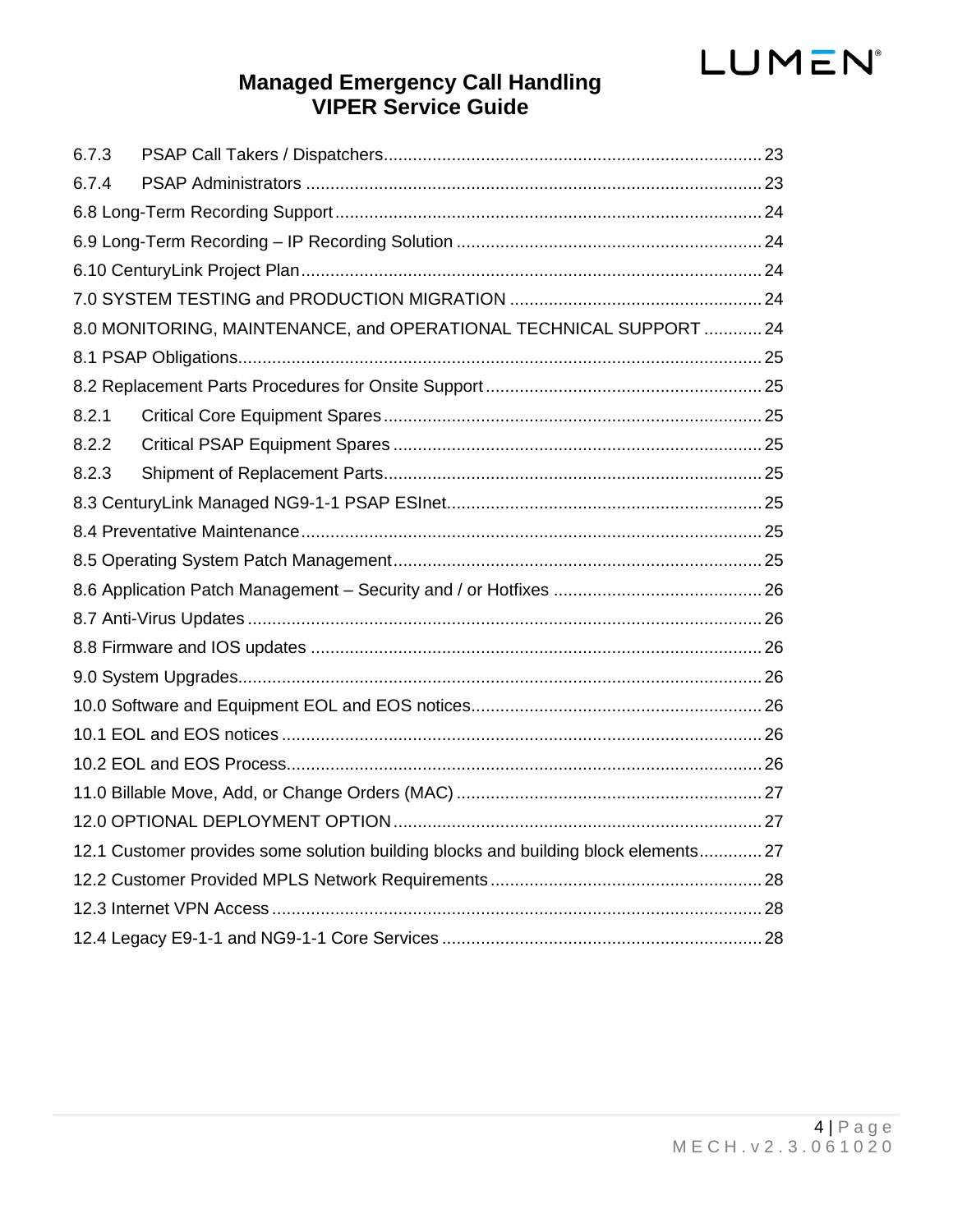# LUMEN

# <span id="page-4-0"></span>**1.0 INTRODUCTION**

This Service Guide describes CenturyLink's VIPER Managed Emergency Call Handling Solution (VIPER – MECH).

# <span id="page-4-1"></span>**2.0 SOLUTION OVERVIEW**

VIPER Managed Emergency Call Handling services offering is a configuration of specialized NG9-1-1 Customer Premises Equipment (CPE) and NG9-1-1 Call Management applications deployed in a Hosted Geo Diverse multitenant architecture and provisioned to serve multiple customer Public Safety Answering Points ("PSAPs"). The PSAPs can be distinct agencies, onboarding to the shared platform at distinct points in time

VIPER Core Call Processing, ALI Controllers, and Management servers resides in CenturyLink Data Centers; VIPER Call Taker CPE sits in the PSAP. Management of the Call Taking equipment is provided through the host over a dedicated Virtual Private Network (VPN).

The Services will support up to 150 call handling endpoints (Power 911 positions, optional IP phones) on a given multi node VIPER instance. CenturyLink will deploy additional multimode VIPER core instances for the next bank of 150 positions.

The Services will use current mainstream releases (VIPER v5.1 or later, Power 911 v6.4 or later).

# <span id="page-4-2"></span>**3.0 VIPER MECH BUNDLE – INCLUDED SERVICES**



# **CenturyLink's Managed Emergency Call Handling Solution**

### <span id="page-4-3"></span>**3.1 Included: VIPER Call Handling Feature Set**

Services use the following mainstream releases:

• VIPER v5.1 or later paired with Power 911 v6.4 or later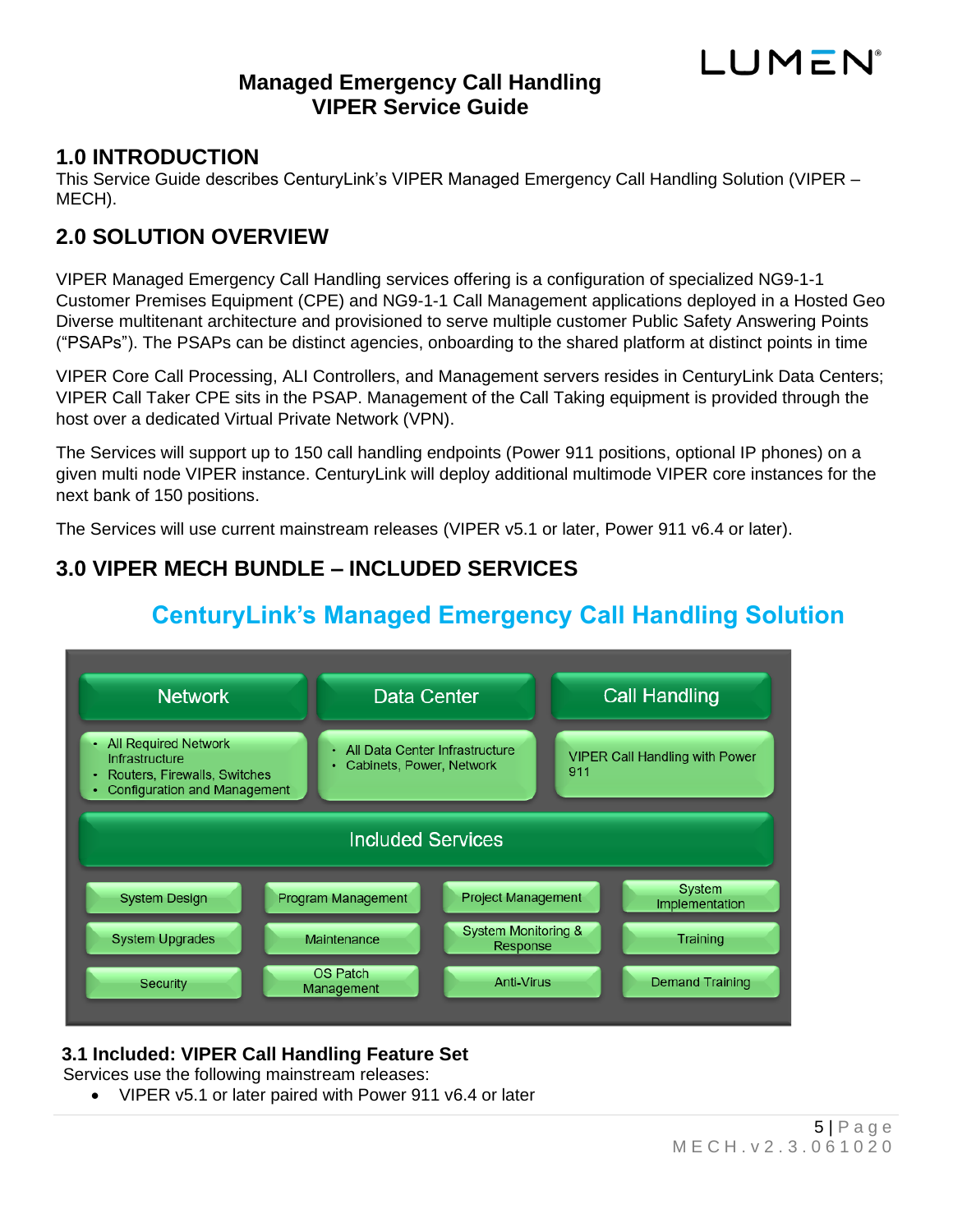

• Power StationTM Gen3 call handling stations at the PSAP positions

Functionality is as published by Intrado for these releases (Product Bulletins and User Guides)

#### <span id="page-5-0"></span>**3.2 Included: Satellite VIPER Node ("SVN")**

SVN (at PSAP location)

• SVN with dual softswitches for enhanced survivability of local call flows in the event of loss of connectivity with Core Equipment facilities.

#### <span id="page-5-1"></span>**3.3 Included: Sentry Monitoring & Response**

- Included in per seat pricing
- Use the following mainstream release: Sentry v2.2 SP2 or later
- Core equipment equipped with Sentry Server Console (Sentry-based monitoring)

#### <span id="page-5-2"></span>**3.4 Included: Patch Management and Anti-Virus**

- Included in per seat pricing
- This service leverages Intrado's Customer Care Access

#### <span id="page-5-3"></span>**3.5 Included: CenturyLink Services**

CenturyLink has a fully dedicated team to support all VIPER MECH customers. This team includes staff to perform following functional roles and responsibilities

- Program Management Manager Technology Management
- Project Management Lead Project Managers
- NOC Surveillance Operations Technicians
- Technical Support, engineer design, lifecycle Sr Lead and Lead Engineers
- Service Manager, Carrier Manager Sr Network Analyst
- Reporting, SLA, Record, Inventory, Training Analyst II

Included with VIPER MECH, CenturyLink provides the following design, implementation, training, security, management, and maintenance services:

- System Design
- System Configuration
- System Application Change Management (Example: Adding or removing users)
- System Implementation
- System Upgrades
	- $\circ$  CenturyLink will upgrade VIPER major release software at a minimum once per year.
	- $\circ$  All VIPER software is tested in CenturyLink labs before it is approved for field use. VIPER software will not be updated in the production environment until CenturyLink Support Engineers approve for field use (AFU)
	- o If Core Equipment or PSAP Equipment needs to be upgraded or replaced to support release software
- System Maintenance (Includes preventative maintenance)
- System Training New
- All new systems include the following training
	- o Administrative Training on VIPER and Power 911
	- $\circ$  User Training on VIPER Power 911 or Train the Trainer so PSAP can provide their user training
- System Training Refresher & Demand (Webex)
- System Monitoring and Response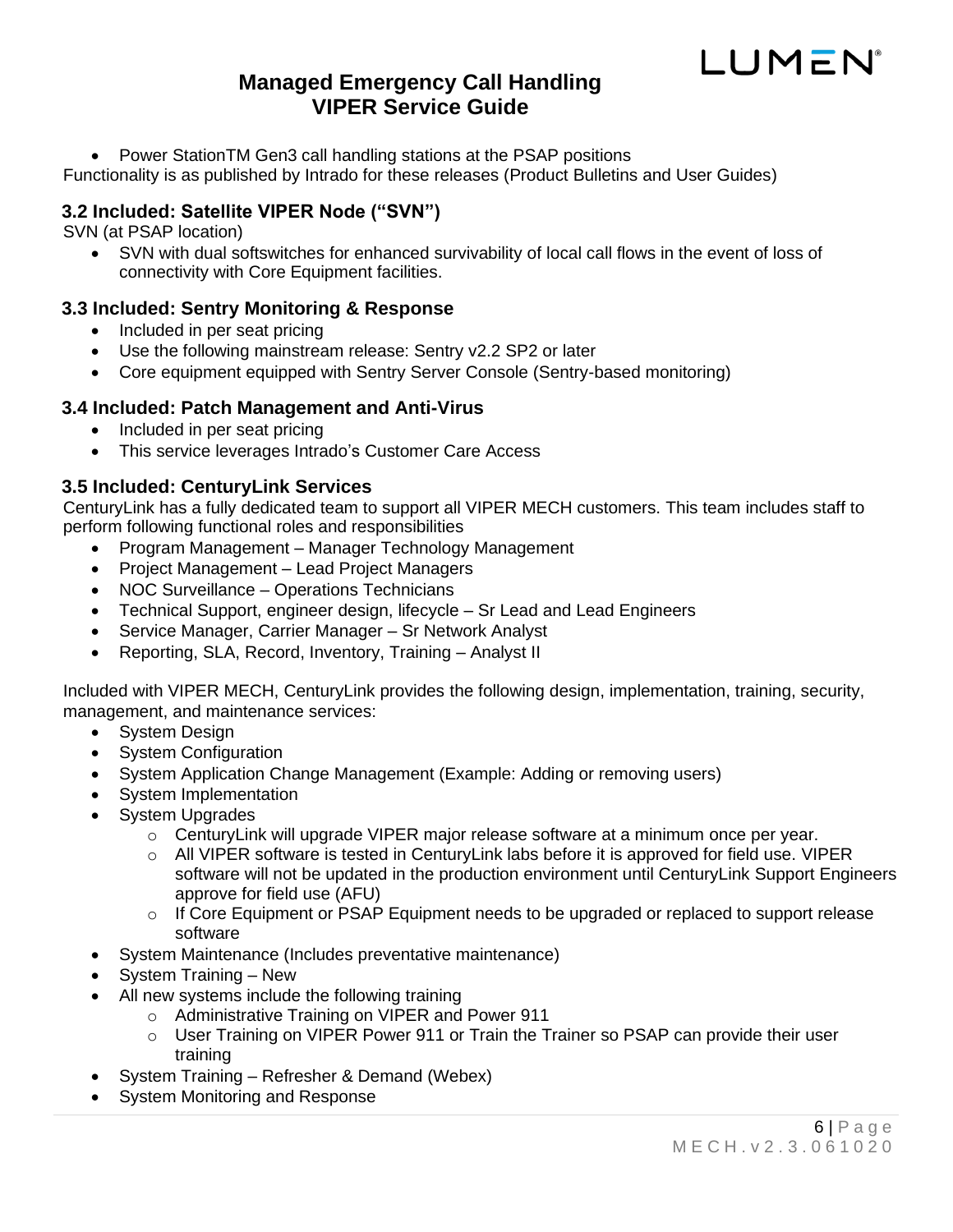

- 7 x 24 x 365 Staffed Network Operations Center
- Security CenturyLink Managed Adaptive Network Based Security
- VPN Access, Firewall, Malware scanning

#### <span id="page-6-0"></span>**3.6 Included: CenturyLink's Public Safety CPE ESInet for VIPER 9-1-1**

Provides network connectivity between PSAPs and Host VIPER over a secure private network

- CenturyLink's carrier grade IQ Private Port MPLS network provides all layer 3 connectivity between VIPER Core Multi node hosts and remote PSAP VIPER Positions
- Local access to PSAP from the CenturyLink Private MPLS backbone can be delivered over a variety of transports types. This can include:
	- $\circ$  NxDS1 supports 1.5mb to 10.5mb
	- $\circ$  Ethernet Local Access (ELA) Supports up to 1G
	- o Wave Local Access (WLA)
	- $\circ$  Optical Wave Services (OWS) Supports up to 10G
	- o Optional Geo-Max were available
	- o Layer 2 and Layer 3 Connectivity between Data Centers Ethernet or OWS
- CenturyLink will system tag and physically tag all NG911 circuits

CenturyLink provides all routers, firewall, core and VIPER switches at the core data centers and PSAP locations.

#### <span id="page-6-1"></span>**3.7 Included: CenturyLink Tier 3 Data Centers**

CenturyLink provides Tier 3 Data Centers for hosting VIPER Multi Node Core CPE

# <span id="page-6-2"></span>**4.0 VIPER MECH – OPTIONAL ADD ON APPLICATIONS and COMPONENTS**

CenturyLink provides the following VIPER applications and components at an additional MRC. Some of these applications / components may also include an NRC at startup

#### <span id="page-6-4"></span><span id="page-6-3"></span>**4.1 VIPER Applications**

#### **4.1.1 Optional Add On: MapFlex 911 – with West Data Update Service**

MapFlex 911 uses the following mainstream release:

• MapFlex 911v5.4 or later

Functionality is as published by Intrado for these releases (Product Bulletins and User Guides

This option does not require MapSAG (MapSAG provides the customer additional capability for GIS Data Editing, Discrepancy Management, and MapFlex Data Updates). In lieu of MapSAG, GIS-SER-UPDT is included with this MapFlex 911 Option, whereby Intrado GIS Ops and the Help Desk perform data updates for the customer. 4 updates are included, and customer can purchase additional or do it themselves. For an alternative option that leverages MapSAG instead, see option below.

#### <span id="page-6-5"></span>**4.1.2 Optional Add On: MapFlex 911 – with MapSAG**

MapFlex 911 uses the following mainstream release: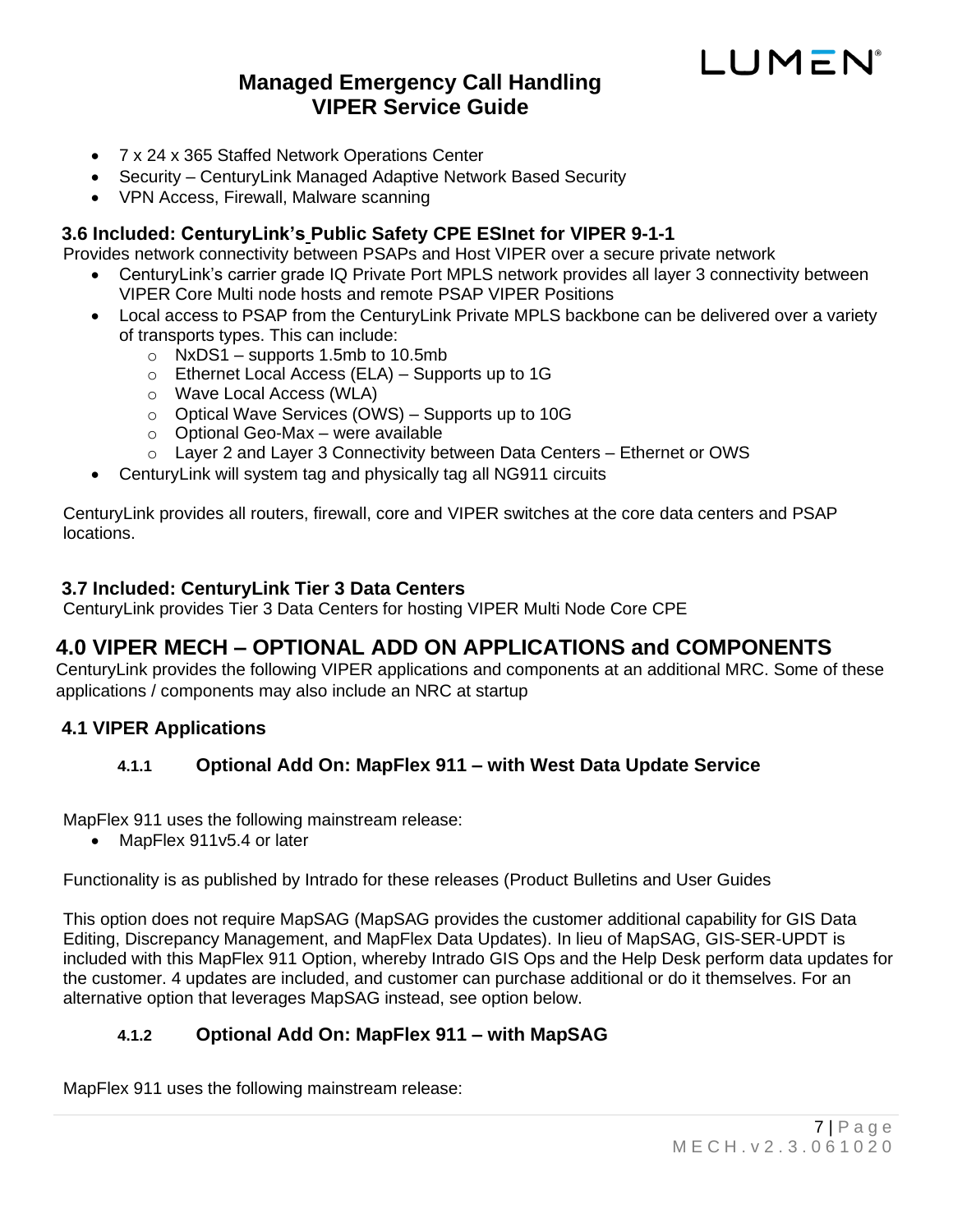

- MapFlex 911 v5.4 or later
- MapSAG v6.3 or later

Functionality is as published by Intrado for these releases (Product Bulletins and User Guides This option includes MapSAG (MapSAG provides the customer additional capability for GIS Data Editing, Discrepancy Management, and MapFlex Data Updates). GIS-SER-UPDT is not included with this MapFlex 911 Option or required.

#### <span id="page-7-0"></span>**4.1.3 Optional Add On: PowerOps**

PowerOps uses the following mainstream release:

• PowerOps v1.1 or later

PSAPs who desire to configure VIPER ACD must also opt for at least one PowerOps display per PSAP. Not Included: Large Display. Customer may provide their own large display or CenturyLink can provide pricing and provide upon customer request.

<span id="page-7-1"></span>Functionality is as published by Intrado for these releases (Product Bulletins and User Guides

#### **4.1.4 Optional Add On: Power Metrics Advanced**

Power Metrics Advanced uses the following mainstream release:

• Power Metrics

<span id="page-7-2"></span>Functionality is as published by Intrado for these releases (Product Bulletins and User Guides

#### **4.1.5 Optional Add On: TXT29-1-1**

TXT29-1-1 uses the following mainstream release:

• TXT29-1-1

<span id="page-7-3"></span>Functionality is as published by Intrado for these releases (Product Bulletins and User Guides

#### **4.1.6 Optional Add On: Power Locate**

Power Locate uses the following mainstream release:

• Power Locate

Functionality is as published by Intrado for these releases (Product Bulletins and User Guides

#### <span id="page-7-4"></span>**4.2 Optional VIPER Add On Components**

- VIPER Gateway Shelf
- Admin Interface Module (AIM)
- CAMA Interface Module (CIM)
- 48V Power Supply Module
- Mediant 1000B Prebuilt Building Block
- Mediant 1000 Spare Part Digital Voice Module Single Span
- Mediant 1000 Access License (per chassis)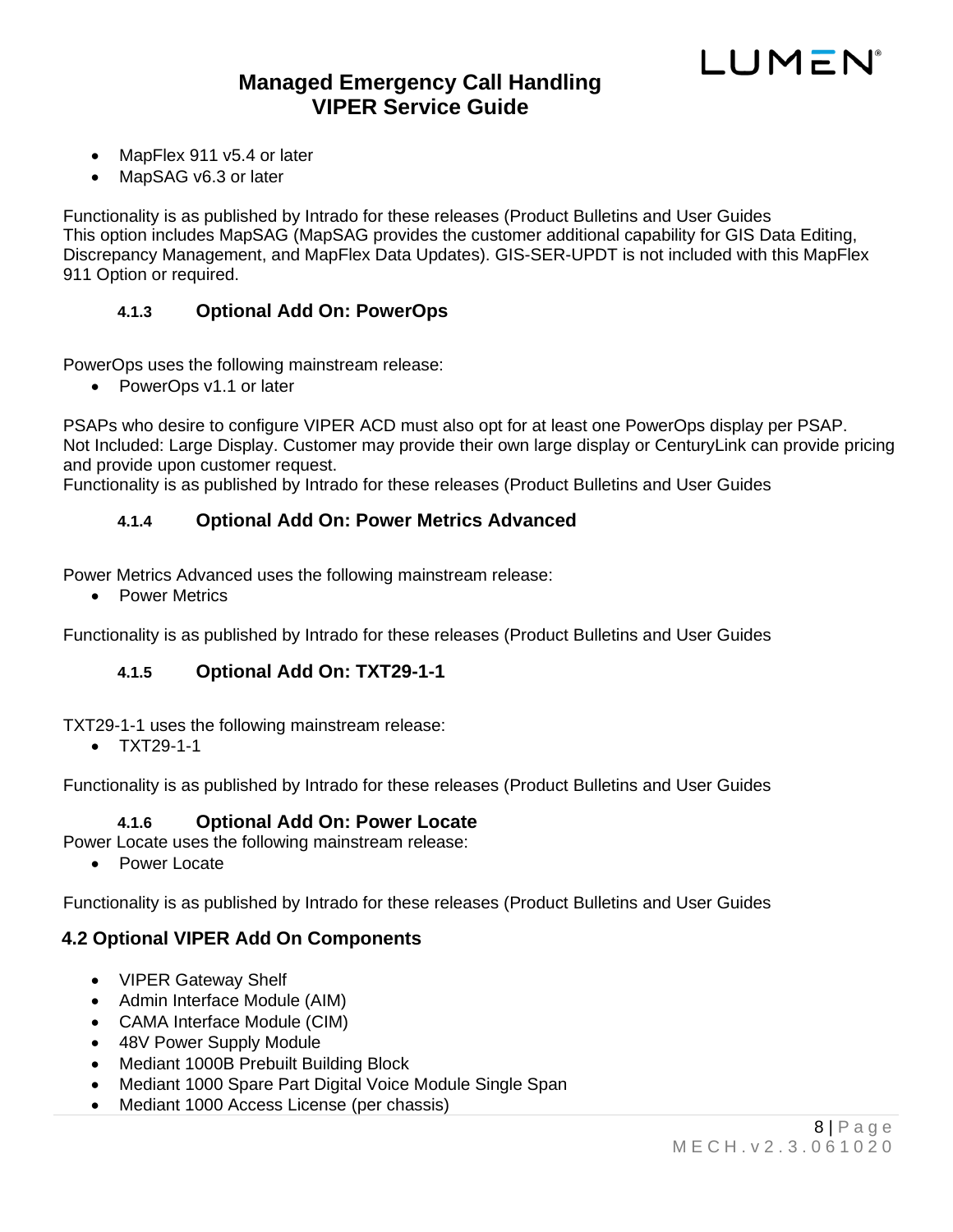# LUMEN

- SNOM Admin Phones
- 3rd Party Recording Kit (License to connect Non-Intrado Recording)
- 3rd Party SIP Interface
- ECCP Workstation License
- 24 Button External Keypad
- 48 Button External Keypad
- $KVM 2$  Port
- $\bullet$  KVM  $-$  4 Port
- Touch Screen Monitor

### <span id="page-8-0"></span>**4.3 Other Optional Add On Equipment and Services**

If customer has special need for equipment and / or services not listed above, CenturyLink can provide this equipment and / or service at a monthly recurring charge upon customer request. CenturyLink will retain ownership and provide all repair and replacement of defective equipment for the term of the contract. These requests would be configured to meet the specific need of the PSAP. Therefore, all pricing for these requests would be done as an ICB (individual case bases)

Example of equipment would include:

- PSAP front or backroom UPS
- Non-standard sized monitors
- Additional Time Sync devices

Example of services would include:

- Back and front room network cabling
- Electrical
- Removal of decommissioned equipment

# <span id="page-8-1"></span>**5.0 ARCHITECTURE**

<span id="page-8-2"></span>**5.1 High Level Design**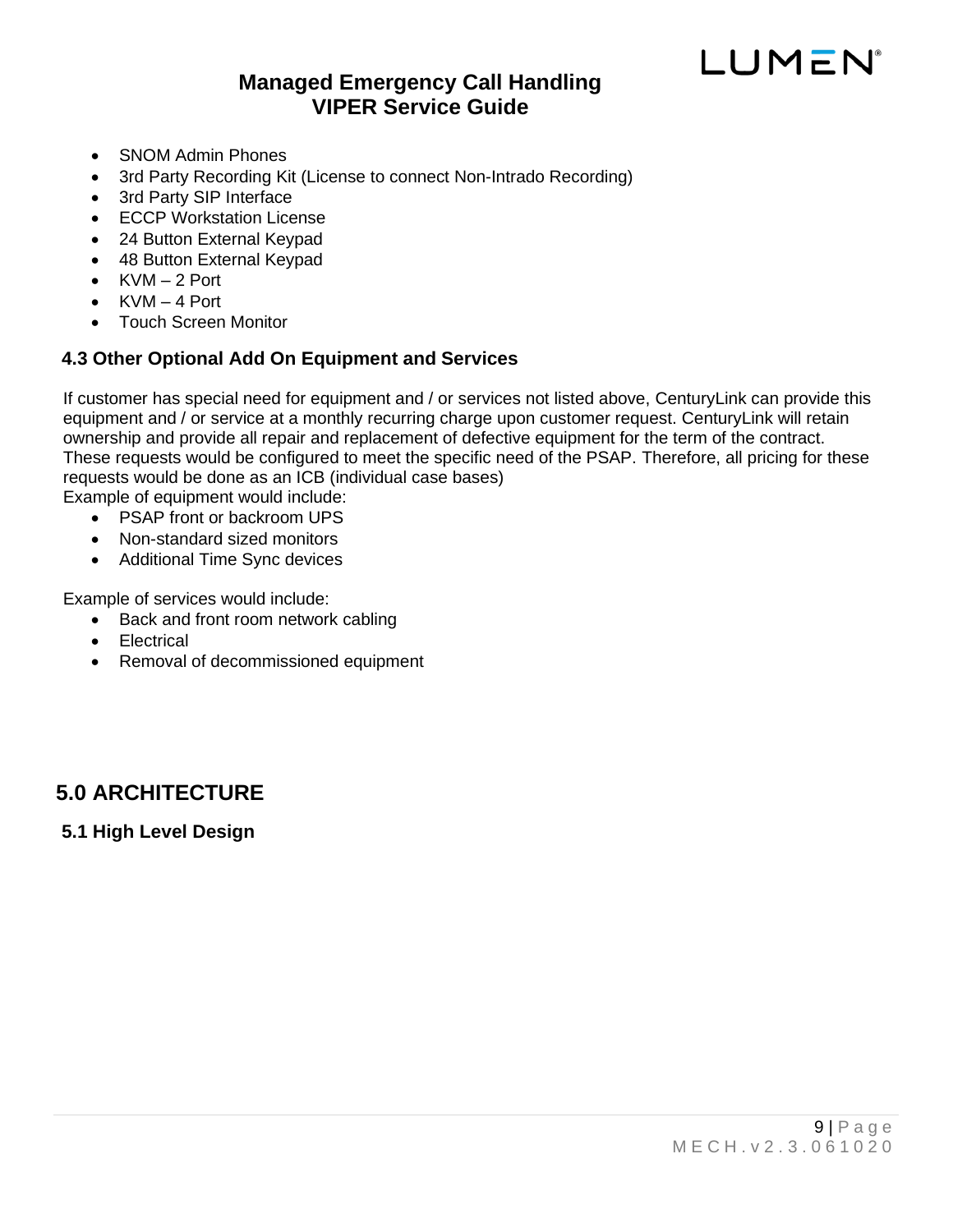



**Figure 5.1 – High Level Solution Design**

### <span id="page-9-0"></span>**5.2 VIPER Core Equipment**

VIPER is deployed in a Geo Diverse Multi-node configuration. Node A resides at one physical data center and Node B resides at a second geo-diverse data center. VIPER nodes are deployed to run in active-active mode. Each VIPER node has a local set of redundant servers for added resiliency.

CenturyLink is responsible for all preventative maintenance activities on all VIPER Core Equipment including software management. CenturyLink will refresh Core Equipment every seven years or sooner if required. VIPER Host equipment is deployed as a Geo-Diverse multitenant system. The CenturyLink **Managed** 

**Emergency Call Handling Solution** includes the following as required for each host data center:

- Co-Location Space for host system components
- All racks and power requirements
- VIPER and Power 911 Application Servers
- Network Management Server
- Master Time Clock Each host system
- Peripherals KVM and monitors
- Backup Devices
- LAN switches
- Routers
- Patch Panels
- All cabling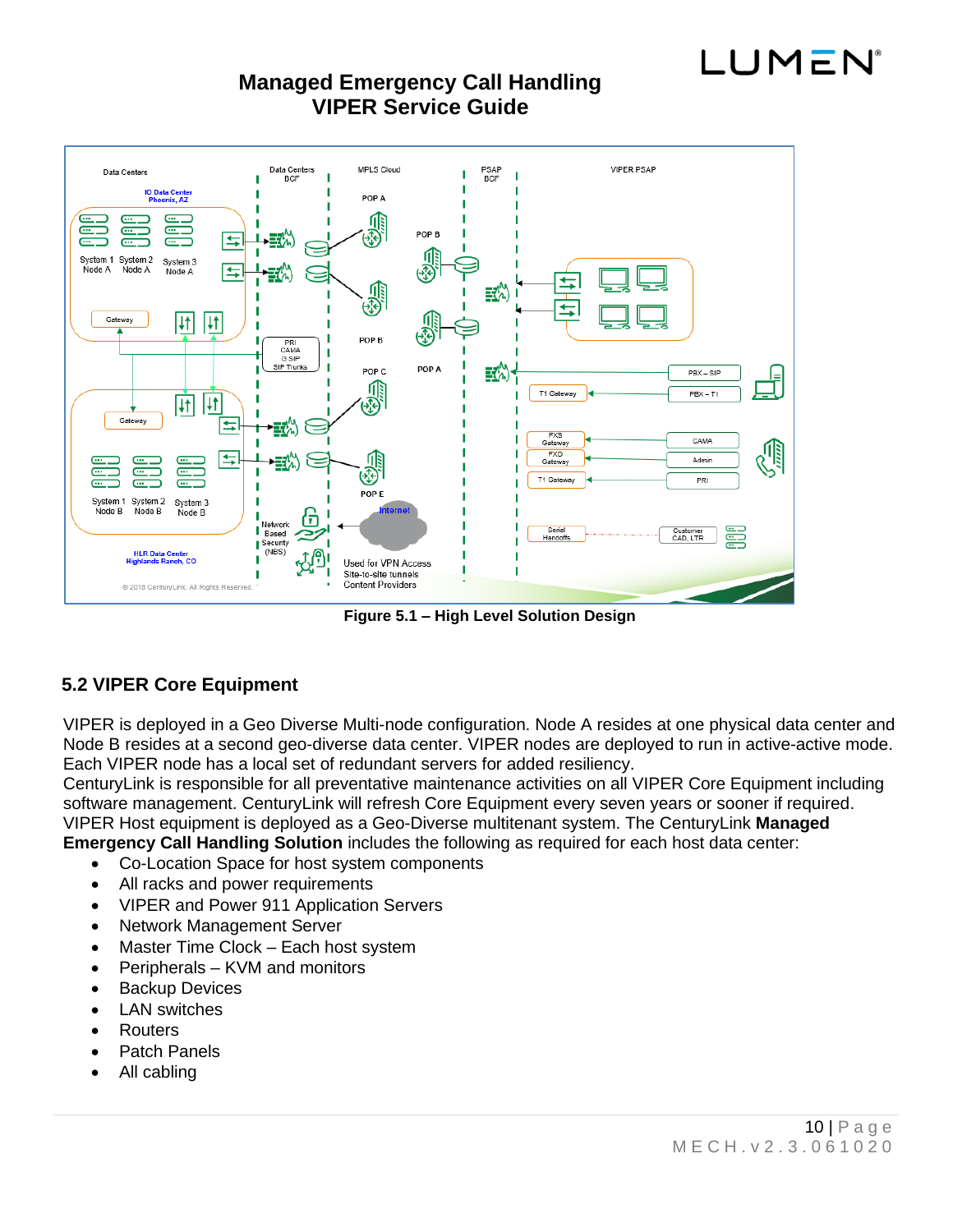# **Managed Emergency Call Handling VIPER Service Guide**

#### <span id="page-10-0"></span>**5.3 PSAP VIPER CPE**

- PSAP may order services for up to 150 PSAP front-room positions serviced from each multi-node VIPER system instance
- CenturyLink / Intrado will own all PSAP CPE
- If PSAP CPE must be repaired, CenturyLink will repair or replace the PSAP CPE during the service contract term
- CenturyLink is responsible for all preventative maintenance activities on-site, including software management



**PSAP Facilities (CPE)** 

#### <span id="page-10-1"></span>**5.4 CenturyLink's Public Safety CPE ESInet for VIPER 9-1-1**

Provides network connectivity between PSAPs and Host VIPER over a secure private network

- CenturyLink's carrier grade MPLS network provides all layer 3 connectivity between VIPER CPE hosts and PSAP remote VIPER CPE
- Supports all Intrado network requirements
- Local access to PSAP from the CenturyLink MPLS backbone can be delivered over a variety of transports types. This can include:
	- o NxDS1 supports 1.5mb to 10.5mb
	- o Ethernet Local Access (ELA) Supports up to 1G
	- o Wave Local Access (WLA)
	- $\circ$  Optical Wave Services (OWS) Supports up to 10G
	- o Optional Geo-Max were available
	- $\circ$  Layer 2 and Layer 3 Connectivity between Data Centers Ethernet or OWS
- CenturyLink will system tag and physically tag all NG911 circuits

#### <span id="page-10-2"></span>**5.5 Core Network (VIPER Core ESInet)**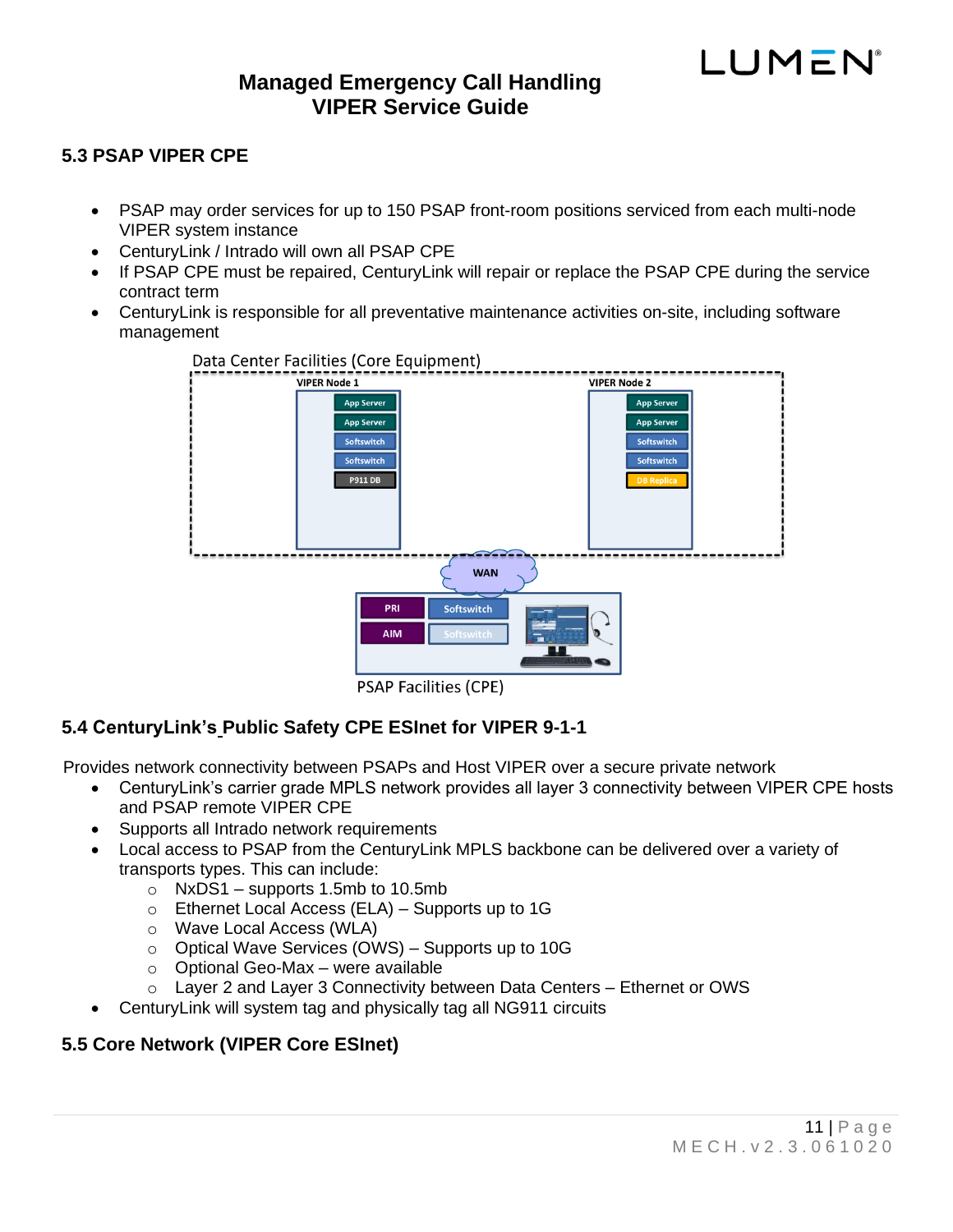

CenturyLink deploys a secure, private, and fully diverse network within the VIPER core infrastructure utilizing our IQ Private Port MPLS (Multiprotocol Label Switching) and OWS (Optical Wave Service). All Core MPLS and OWS circuits are deployed on CenturyLink fiber

Diverse IQ Private Port MPLS circuits are installed at each data center and provides the connectivity from the VIPER Host to the VIPER MPLS cloud for remote PSAP connectivity. Network design for VIPER host data centers exceeds five-9s of reliability.

#### <span id="page-11-0"></span>**5.6 DataData Centers**

All NG9-1-1 Managed Hosted PSAP CPE equipment will be installed in physical secure cages provided by CenturyLink. Access to these data centers is strictly controlled. Only CenturyLink authorized 9-1-1 support teams will have access to cages where hosted CPE equipment is located.

#### **5.6.1 Data Center Infrastructure Included:**

- <span id="page-11-1"></span>• All required network extensions from Data Center carrier "meet me rooms" to CenturyLink CPE cages
- All equipment cages and racks
- Power and UPS
- Backup Power and UPS
- Network Timing Solution
- Premium Level Data Center Support
- <span id="page-11-2"></span>• All installation and maintenance

#### **5.6.2 Data Security**

#### **5.6.2.1 Physical Security**

<span id="page-11-3"></span>All solution data is stored and backed up in CenturyLink data centers. Primary storage and backup devices are placed in CenturyLink secure cages. Access to these secure cages are limited to only authorized CenturyLink 911 support teams. All vendors must be escorted by CenturyLink 911 technicians.

#### **5.6.2.2 Data Backups**

<span id="page-11-4"></span>CenturyLink backs up all system and customer data as required by manufacture best practices. Backup devices are installed and located at each data center to ensure data preservation. Only authorized CenturyLink 911 support teams and manufacture can physically access these devices and the data contained on devices

#### **5.6.2.3 Data Access**

<span id="page-11-5"></span>All customer (PSAP) data is stored in separate security domains, or sites, and each PSAP can only access their data. However, with proper authorization from each PSAP, permissions may be configured granting other agencies or entities access to PSAP data. This may be useful when a State or regional entity requires access to all PSAP MIS data. Federal Government compliance will require CenturyLink to obtain permission from each PSAP. Only after permission has been received by CenturyLink from the PSAP, will CenturyLink configure the permissions for other entities to access this data.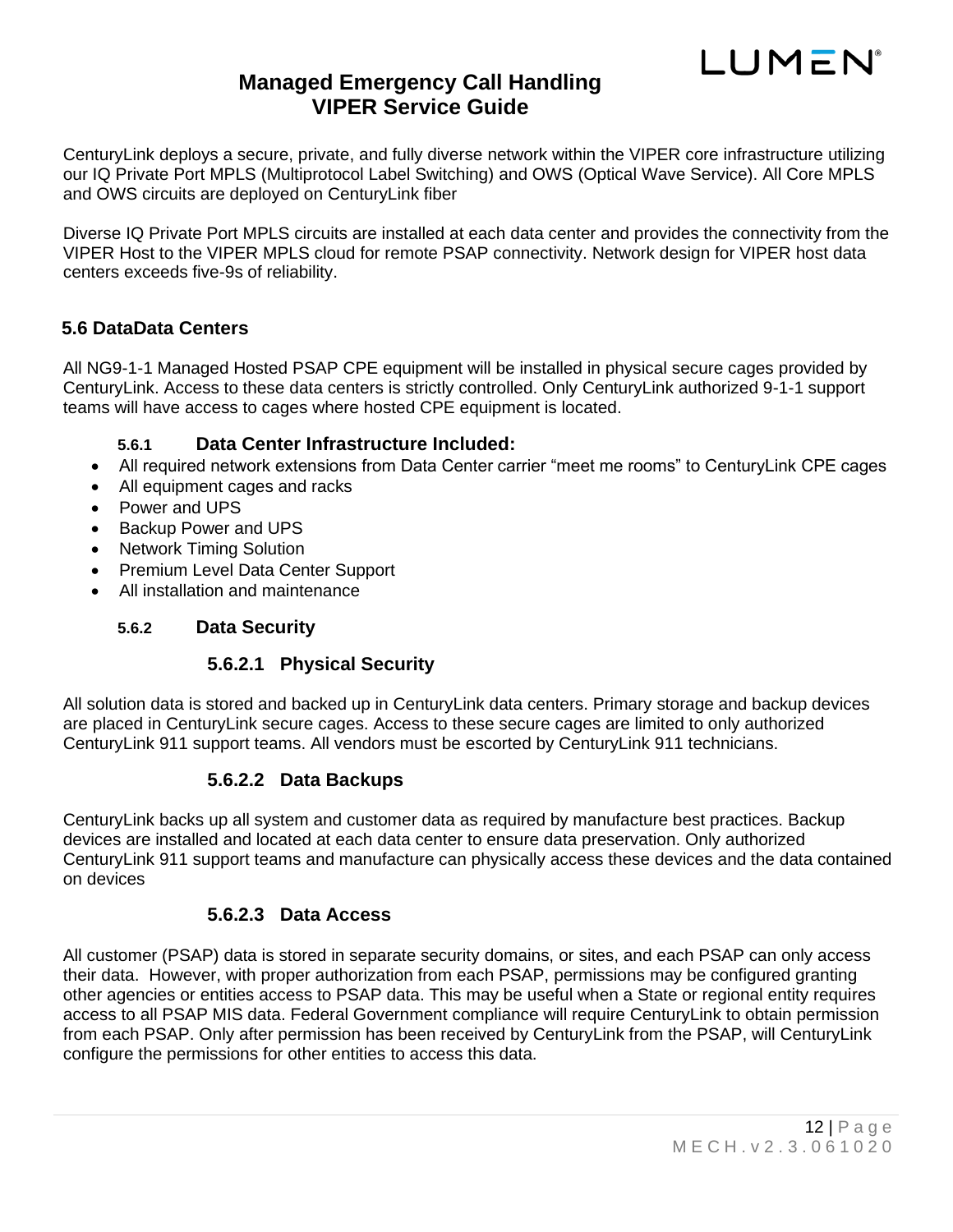# **Managed Emergency Call Handling VIPER Service Guide**

#### **5.6.3 Data Center Network**

<span id="page-12-0"></span>CenturyLink has provided two fully diverse 1G MPLS over WLA (Wave Local Access) for all routed layer 3 ingress / egress traffic at each data center for VIPER 9-1-1

CenturyLink has provided four 1G OWS circuits for layer 2 connectivity between data centers. These are configured in two separate link aggregation pairs and each pair are fully diverse

**VIPER ESInet** – All VIPER host to remote traffic is routed over a pair of diverse 1G MPLS circuits at each data center.

**Data Center to Data Center Connectivity** – CenturyLink deploys a pair of diverse link aggregated layer 2 OWS circuits for Data Center to Data Center Connectivity

#### **5.6.4 In Production Data Center Locations**

<span id="page-12-1"></span>CenturyLink has two data centers deployed and in production

- **Data Center 1:** IO Data Center Phoenix AZ
- **Data Center 2:** Highlands Ranch Data Center Highlands Ranch CO

911 traffic is delivered to these two data centers over the CenturyLink i3 NGCS ESInet. The i3 NGCS ESInet terminates at each data center where it passes calls into the CenturyLink Managed Emergency Call Handling solution.

The CenturyLink i3 NGCS ESInet is not part of the Managed Emergency Call Handling Solution. CenturyLink can provide a bundle offering at customer' request.

#### **5.6.5 Optional Data Center Deployments**

<span id="page-12-2"></span>Optional regional data center deployments will be considered. Building new data center infrastructure will be done at additional cost to customer. Depending on deployment model and committed seats, CenturyLink may cover part or all of the data center infrastructure build.

#### <span id="page-12-3"></span>**5.7 PSAP Network (VIPER Remote PSAP ESInet)**

Each VIPER remote site will be served by a pair of redundant IQ Private Port MPLS circuits. Remote PSAP network design will meet five 9s reliability. Pricing for local, last mile diversity can be provided upon customer request.

With the CenturyLink Managed Emergency Call Handling solution, CenturyLink will provide all connectivity from the PSAP to the CenturyLink CPE NG9-1-1 ESInet. Providing a resilient diverse or redundant connection from CenturyLink MPLS POPs to the PSAP is very dependent on existing local service providers network. CenturyLink will make every attempt to ensure a minimum redundant set of circuits from a pair of PRIV routers at CenturyLink POPs through LEC network to the PSAP.

Where diversity or redundancy is not present, CenturyLink will advise customer of design limitations and optional solutions. All costs for deploying an optional solution would be the customer's responsibility. Drawing 5.7a – CenturyLink preferred design

Drawing 5.7b – Only 1 Meet Point is available

Drawing 5.7c – Only 1 Meet Point and CenturyLink POP is available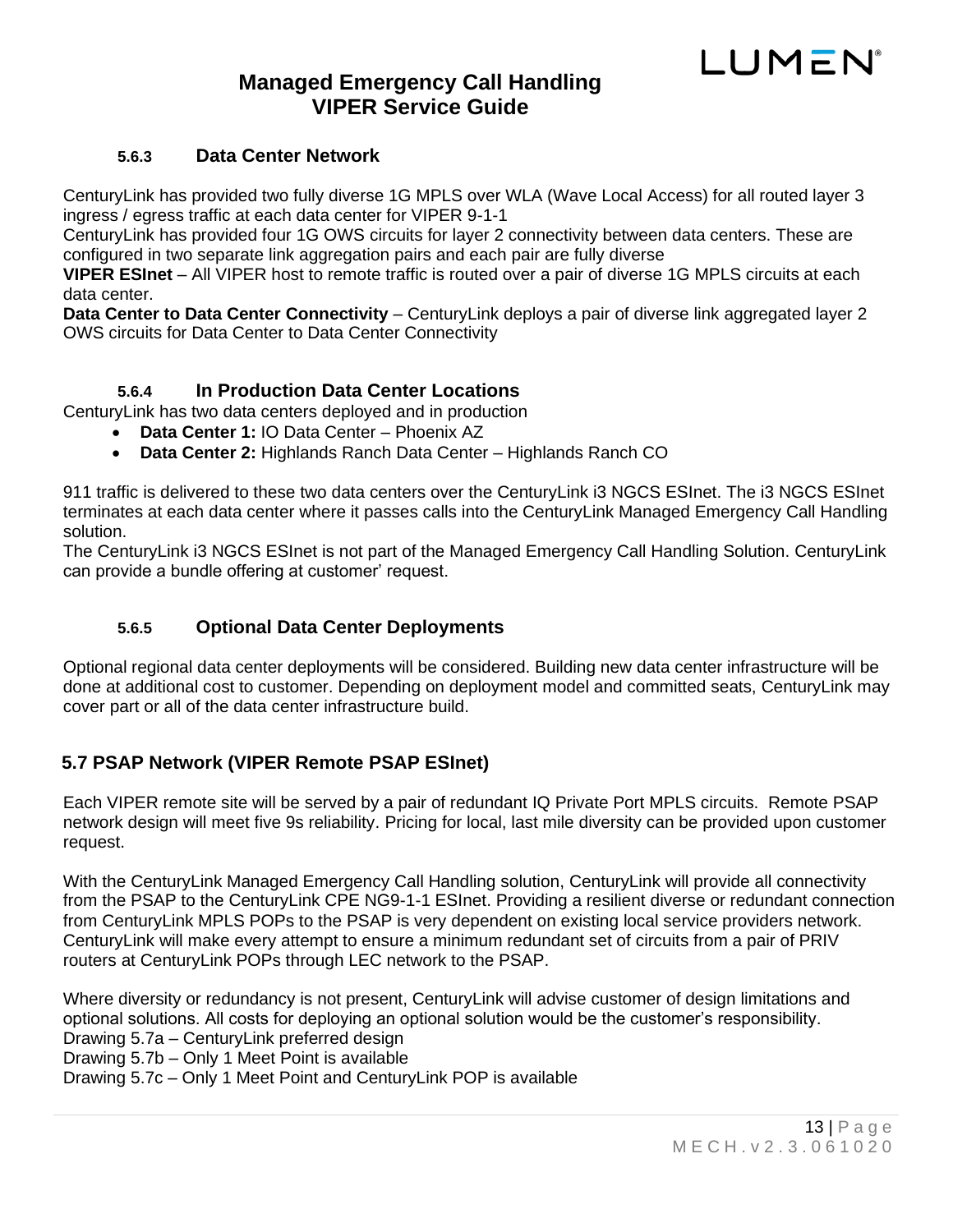# **Managed Emergency Call Handling VIPER Service Guide**



**Figure 5.7a**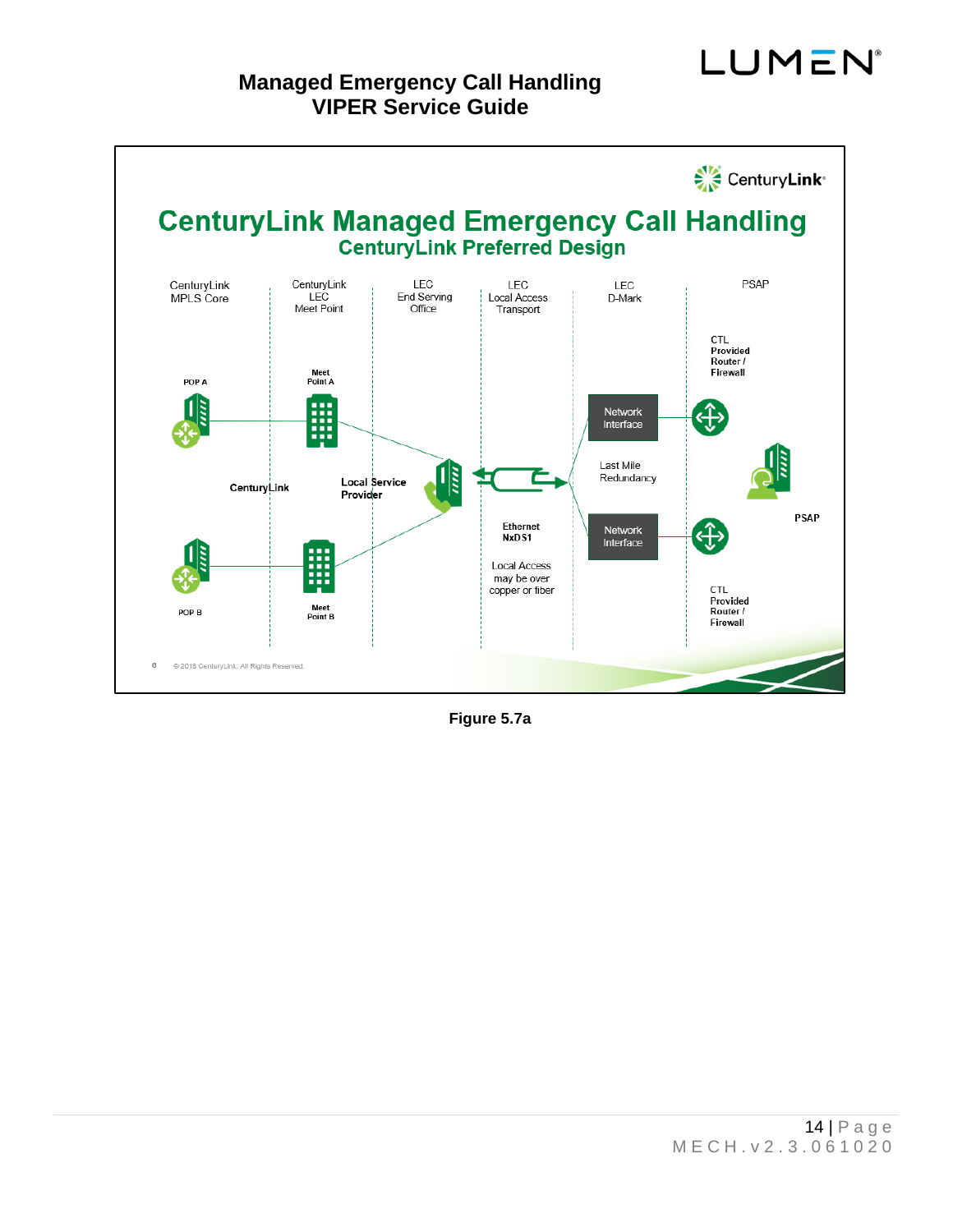

**Figure 5.7b**

**LUMEN**<sup>®</sup>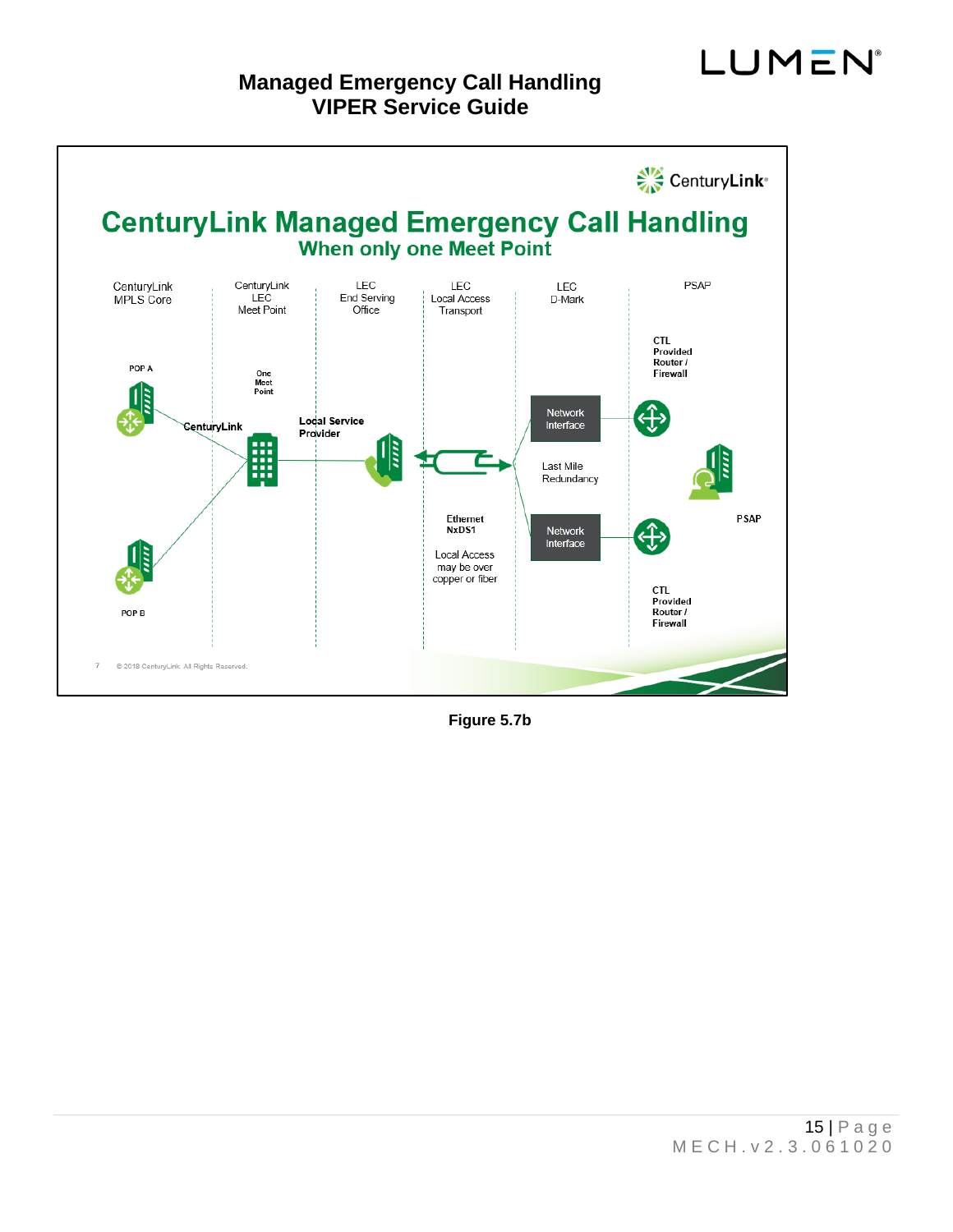

**Figure 5.7c**

#### <span id="page-15-0"></span>**5.8 PSAP Bandwidth**

PSAP bandwidth is dependent on several variables that will be taken into consideration during PSAP design. The variables that need to be consider include, but may not be limited to:

- Position Count
- Conferencing
- On-Net Transfers
- Roaming or Hot Seating
- Admin Lines including termination points
- Content Services (Rich Media, Video, Sensor Data, etc.)

All these services can impact the number of Concurrent SIP Sessions (CCS) and bandwidth requirements. PSAP bandwidth needs to be sized to handle number of CCS and overhead for system applications, control, and management.

#### <span id="page-15-1"></span>**5.9 Legacy E9-1-1 and NG9-1-1 Core Services**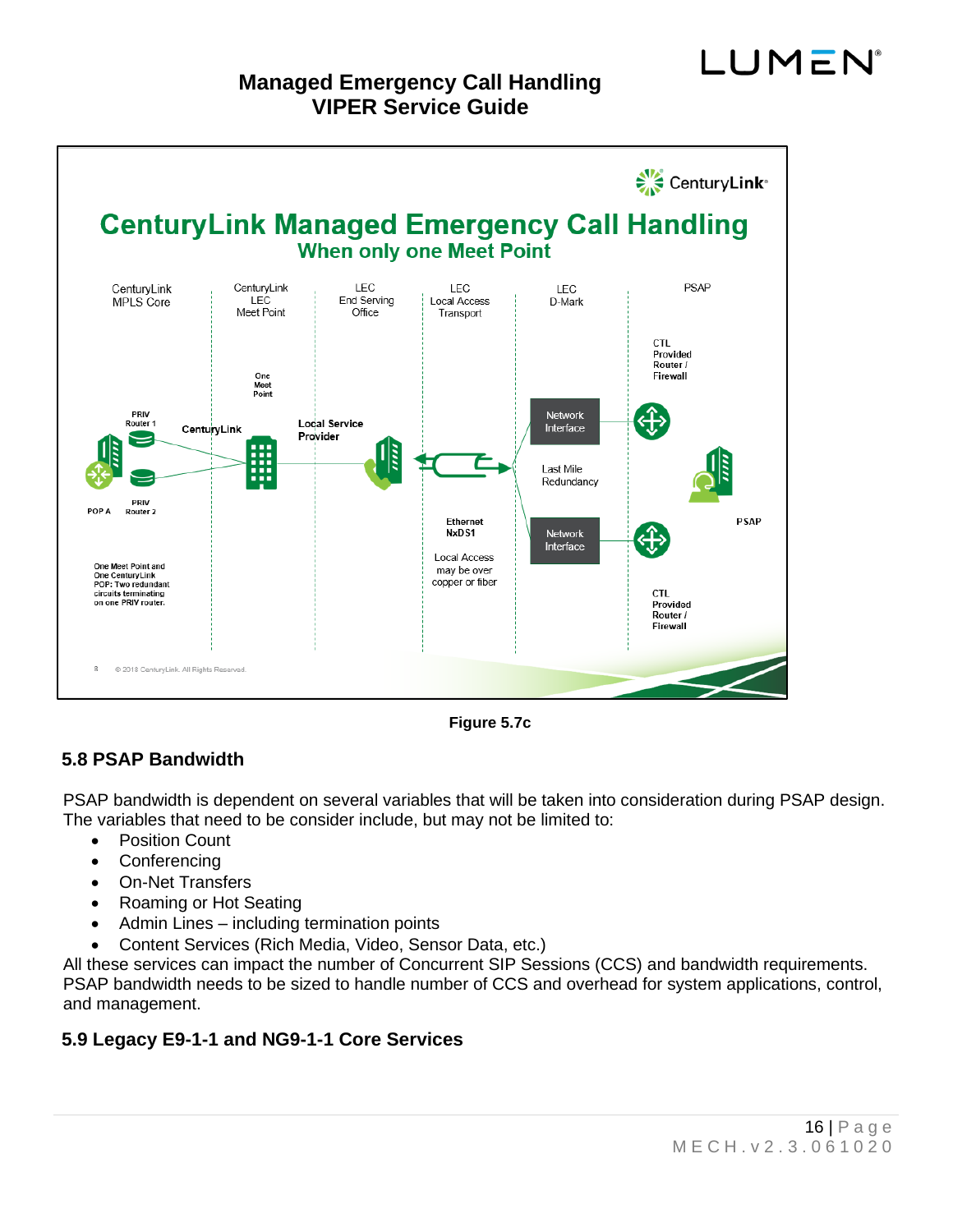

CenturyLink's Managed Emergency Call Handling Solution does not include legacy E9-1-1 service or NG9-1- 1 i3 Core Services. CenturyLink does provide all CPE hardware and CPE configuration services where customer's E9-1-1 services or/and NG9-1-1 services will terminate.

#### **5.9.1 Legacy E911 Services**

<span id="page-16-0"></span>E9-1-1 CAMA trunks may be installed to one or both VIPER Equipment Cores or directly to the PSAP, terminating on VIPER CAMA Interface Modules (CIM). Legacy ALI circuits must be installed to the VIPER Core Equipment. Customer is responsible for all costs to extend their Legacy E911 Services to VIPER data centers and Core Equipment Cabinets within the data centers.

#### **5.9.2 PSAP NG911 Core Services**

<span id="page-16-1"></span>Any customer NGCS ESInet may be connected to the VIPER Managed PSAP solution if the ESInet provider has been certified to work with VIPER NG9-1-1 systems. Customer is responsible for all costs to extend their NGCS ESInet to VIPER data centers and Core Equipment Cabinets within the data centers

CenturyLink offers NG911 Core Services with existing connectivity into the VIPER Core datacenters. CenturyLink can provide optional pricing for these services upon customer request.

### <span id="page-16-2"></span>**6.0 SYSTEM CONFIGURATION, INSTALLATION, MAINTENCE**

System installation is included with per seat pricing

| <b>Project Management</b>                                                              | CenturyLink with PSAP Support |
|----------------------------------------------------------------------------------------|-------------------------------|
| Project Plan                                                                           | CenturyLink                   |
| <b>System Architecture</b>                                                             | CenturyLink / Intrado         |
| Network Architecture - WAN/Transport                                                   | CenturyLink                   |
| Network Architecture – VPER CPE LAN at PSAP                                            | CenturyLink / Intrado         |
| Core Equipment facilities (Data Centers)                                               | CenturyLink                   |
| <b>PSAP Facilities</b>                                                                 | <b>PSAP</b>                   |
| PSAP Facility Site Preparation (floor space, power, etc.)                              | <b>PSAP</b>                   |
| PSAP Facility Project Survey for PSAP CPE                                              | CenturyLink / PSAP            |
| Project Survey Analysis and Report                                                     | CenturyLink                   |
| <b>Project Survey Guideline and Documentation</b>                                      | CenturyLink                   |
| Site Readiness as addressed in Project Survey Analysis<br>and Report                   | <b>PSAP</b>                   |
| PSAP Data Collection, Configurations/Lists-Star Codes,<br>Transfer, Contact List, etc. | CenturyLink / PSAP            |
| Receiving and unloading equipment shipped to<br><b>CenturyLink Core Data Centers</b>   | CenturyLink                   |
| Receiving and unloading equipment shipped to<br>CenturyLink Core Data Centers          | CenturyLink                   |
| Core Equipment install and maintain at host                                            | CenturyLink                   |

#### **Responsibility Matrix**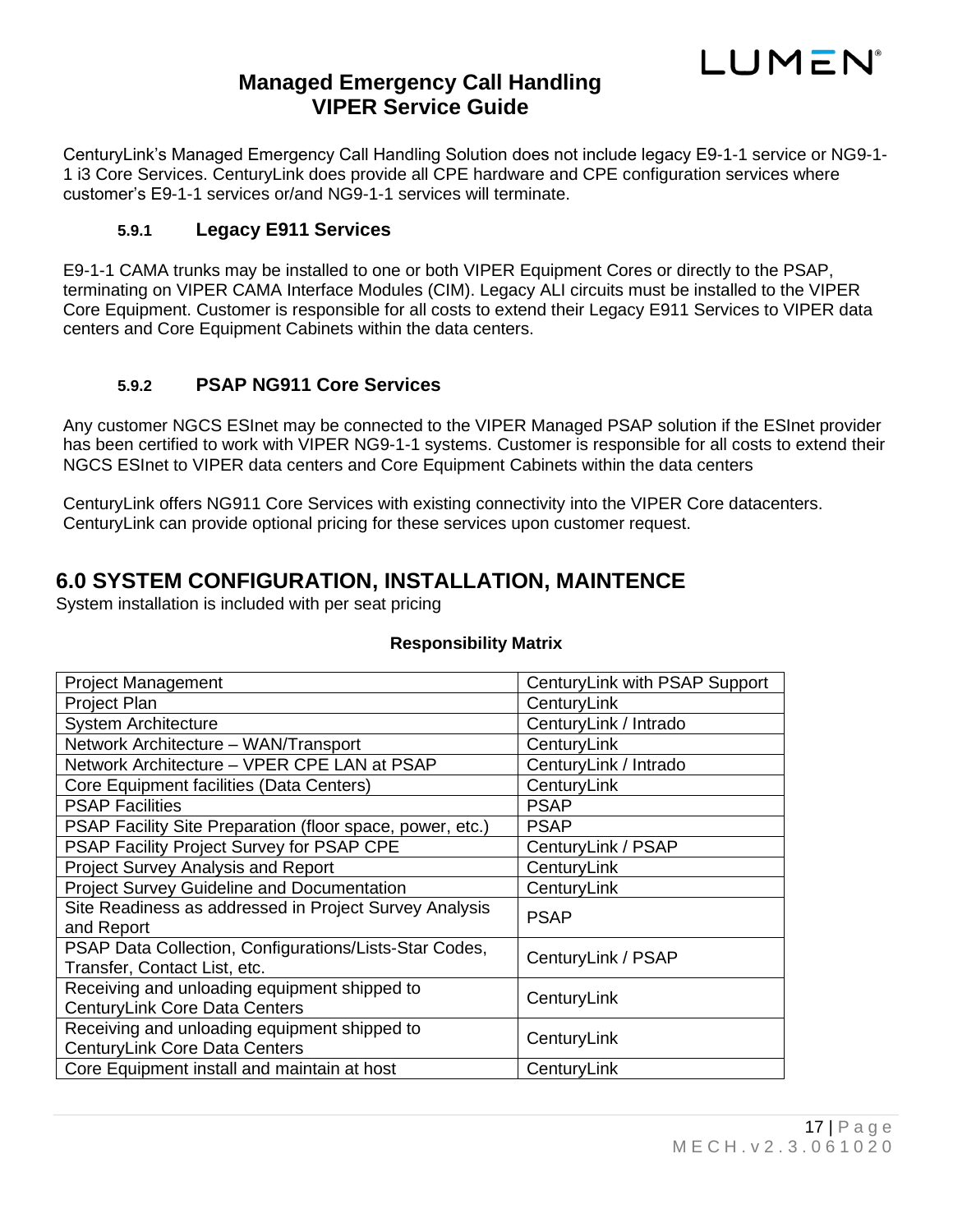

| Provide, monitor, and maintain facilities for Core        | CenturyLink           |  |
|-----------------------------------------------------------|-----------------------|--|
| Equipment                                                 |                       |  |
| PSAP CPE - Install and maintain at PSAP facility          | CenturyLink           |  |
| Core Equipment – Stage, configure and ship                | CenturyLink / Intrado |  |
| PSAP Equipment - Stage, configure and ship                | CenturyLink / Intrado |  |
| Training                                                  | CenturyLink           |  |
| Pre-production and end-to-end testing                     | CenturyLink / PSAP    |  |
| Develop migration plan and execute migration testing      | CenturyLink / PSAP    |  |
| Service production turn-up                                | CenturyLink / PSAP    |  |
| Monitoring, maintenance and operational technical support | CenturyLink           |  |
| for all elements of Core Equipment and PSAP CPE           |                       |  |
| Network monitoring and maintenance                        | CenturyLink           |  |
| <b>Upgrades</b>                                           | CenturyLink           |  |
| Log storage and backups                                   | CenturyLink           |  |
| Problem reporting                                         | CenturyLink           |  |
| Tier 1 problem triage and resolution                      | CenturyLink           |  |
| Tier 2 problem triage and resolution                      | CenturyLink / Intrado |  |
| Network capacity management                               | CenturyLink           |  |
| MPLS network capacity management                          | CenturyLink           |  |

#### <span id="page-17-0"></span>**6.1 Intrado VIPER Network Requirements – CenturyLink Network Compliance**

CenturyLink's MPLS and OWS networks meets and exceeds all Intrado published network requirements. The network will meet the following requirements:

- ❑ Layer 3 routing will be provided between all locations;
- ❑ Certified CAT5e/CAT6 between all network switches;
- ❑ Guaranteed Bandwidth for all VIPER applications-Bandwidth requirements for each PSAP deployment;
- ❑ Low Latency (< 40ms desirable);
- ❑ Low Jitter (< 5ms desirable);
- ❑ Support for Quality of Service ("QoS") as needed;
- ❑ Security against intrusion and virus attack;
- ❑ Reliable links (fault tolerant)-no single point of failure may cause a Layer 3 disruption for more than four seconds

CenturyLink will provide all network communications equipment, including redundant IP routers, switches, firewalls, etc. to terminate the dual MPLS circuits at the PSAP location

CenturyLink will provide all network communications equipment, including redundant IP routers, switches, firewalls, etc. to terminate the dual MPLS circuits at the location of the Core Equipment.

#### <span id="page-17-1"></span>**6.2 PSAP CPE**

CenturyLink / Intrado will retain ownership of all PSAP CPE

Customer (PSAP) is responsible for damage to such equipment caused by the PSAP, reasonable wear and tear expected.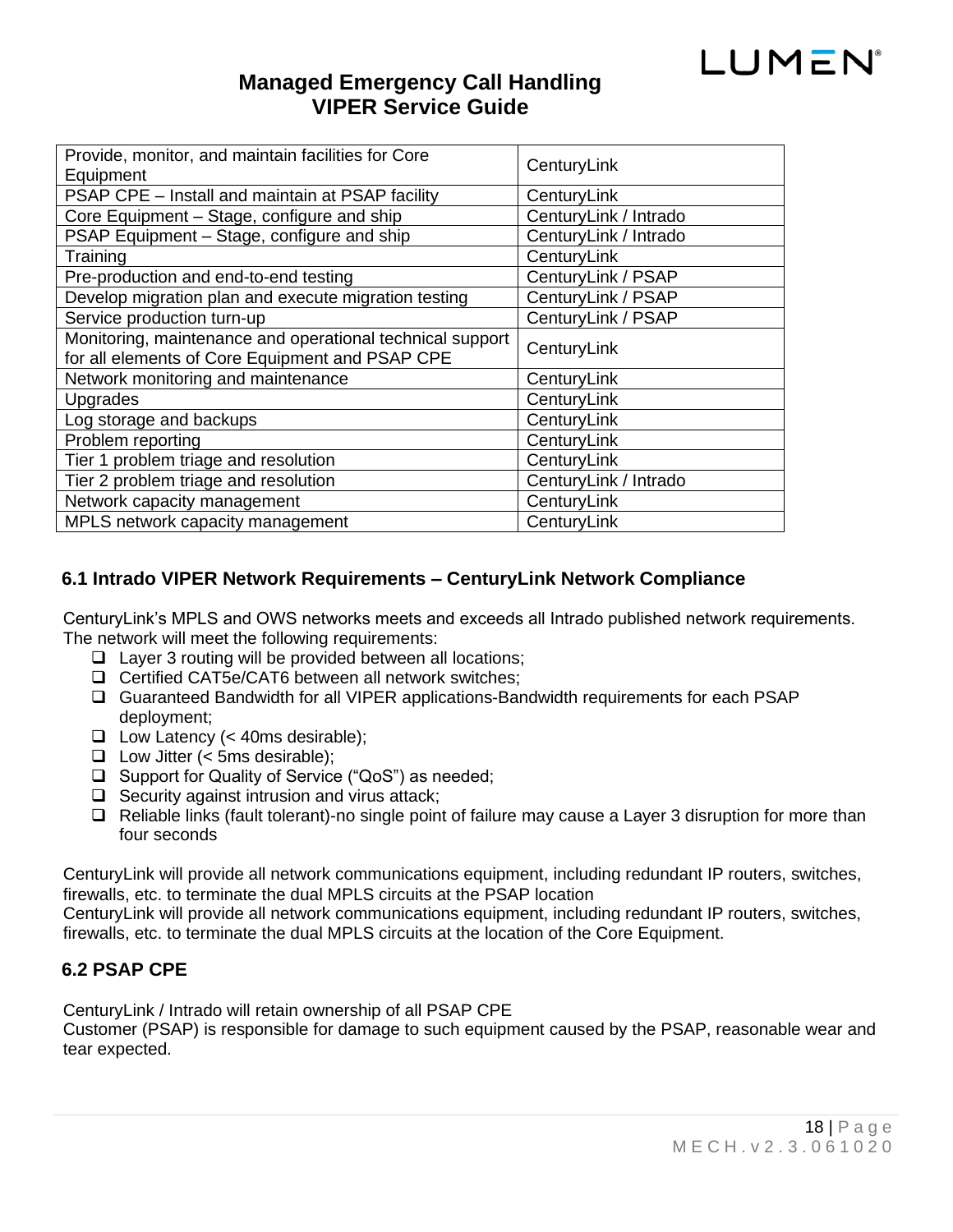# **Managed Emergency Call Handling VIPER Service Guide**

CenturyLink will maintain software versions at latest official releases and have been approved for field use by CenturyLink Final Tech Support Engineering

#### <span id="page-18-0"></span>**6.3 Call Ingress and Location Methods**

<span id="page-18-1"></span>A variety of methods can be selected for call delivery and location. Pricing is based on RFAI call delivery environment with legacy ALI and will need to be modified for other environments.

#### **6.3.1 Other Delivery Environment**

Services can support operation in a legacy delivery environment:

- Receive a voice emergency call via RFAI (SIP)
- Query an ALI Database for location

#### **6.3.2 i3 Delivery Environment (priced upon request\* see note)**

<span id="page-18-2"></span>Services can also support i3 functions and protocols. As defined within the NENA i3 Reference Architecture, and subject to pre-production interoperability testing, Services will support the ability for the PSAP to:

- Receive a voice emergency call with SIP/PIDF-LO
- Query the ECRF for emergency responder information using the LoST protocol
- Query a CIDB to obtain additional caller information data
- Query a LIS to obtain updated information during a call using the HELD protocol
- Receive/display text emergency call information with PIDF-LO
- Query and display enhanced data information on the PSAP workstation

\* Note: Regarding "Pricing upon request", VIPER software and licenses are included, however delivery design may drive additional costs, generally in relation to network connectivity.

#### **6.3.3 Legacy Delivery Environment (CAMA/ALI) (priced upon request)**

<span id="page-18-3"></span>Services can support operation in a legacy delivery environment:

- Receive a voice emergency call via CAMA
- Query an ALI Database for location

#### <span id="page-18-4"></span>**6.4 System Configuration**

<span id="page-18-5"></span>This section addresses configuration of the Services

#### **6.4.1 VIPER Configurable Attributes**

CenturyLink will use a standard project survey collection form to support the information required to configure Services for each PSAP.

<span id="page-18-6"></span>CenturyLink and PSAP will complete list of configurations for each PSAP in accordance with the detailed project plan.

#### **6.4.2 Services Configuration**

#### **6.4.2.1 CenturyLink / Intrado Responsibility**

<span id="page-18-7"></span>CenturyLink and Intrado will support comprehensive system configuration in conjunction with system administrator training and using the CCS (Customer Configuration Service). CCS is a configuration tool designed to understand PSAP operational practices and call flows and joint participation with the PSAP to configure its own Power 911 system. Completed configuration will be uploaded as part of the staging process.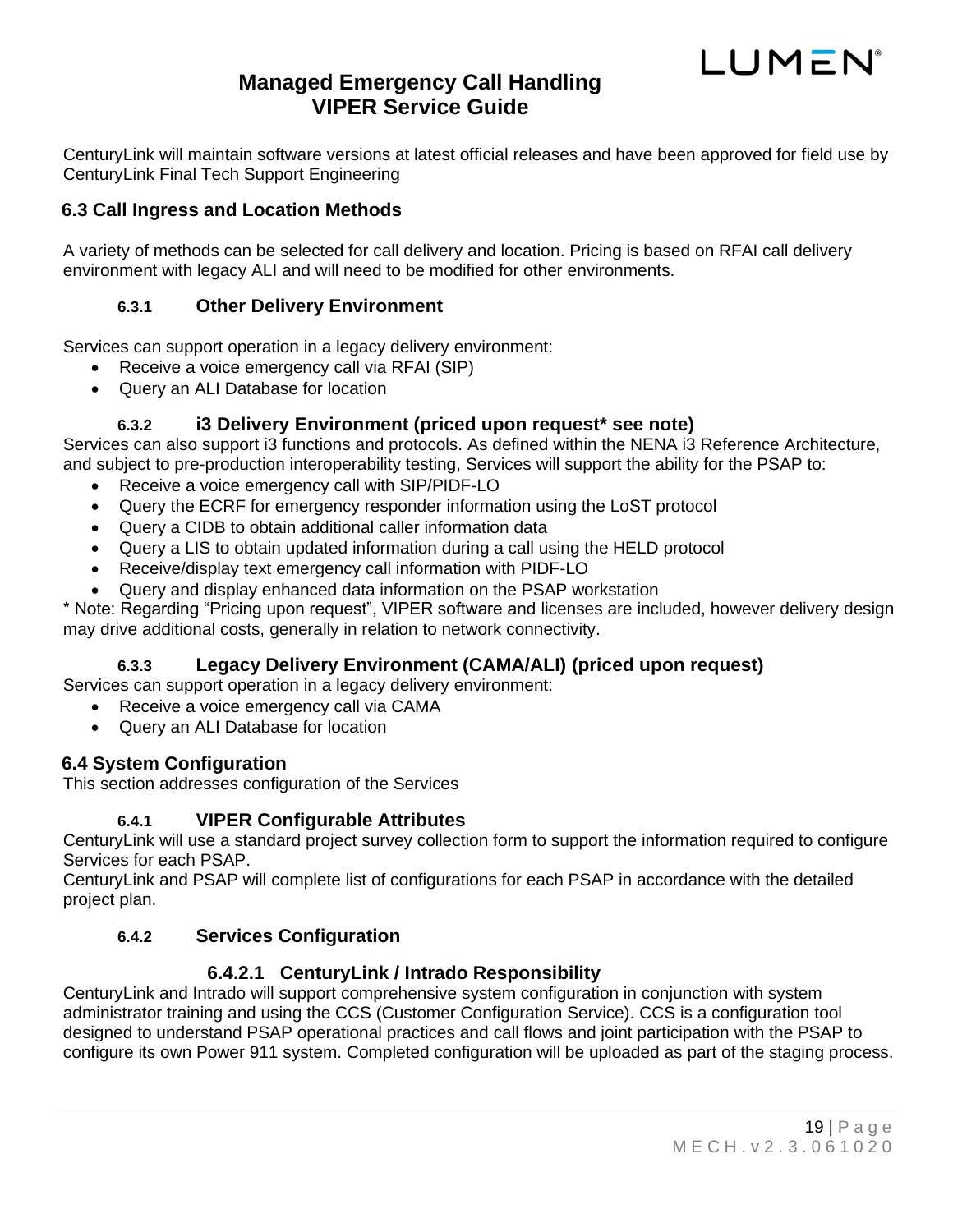

Training on CCS encompasses one day of Administrator training. (Note that ACD design session - if used - is conducted at the same time as the CCS training and encompasses one additional day of Administrator training.)

The CCS is currently a DVD, which includes Power 911 Admin and User Guides, ACD configuration information (used for ACD sites), VMware Player, CCS Virtual Machine, and instructions on how to install the VMware player and CCS Virtual Machine. This DVD may be used by Channel Partner or the PSAP on its own computer to create the configuration for the PSAP's Power 911 workstations that can be later used in staging.

#### **6.4.2.2 CenturyLink Responsibility**

<span id="page-19-0"></span>PSAP will provide CenturyLink with support as needed to work with the PSAP to gather the call distribution configuration requested for each PSAP, including ring group or ACD preferences, and rollover tiers. PSAP will support CenturyLink as needed to work with the PSAP to gather a complete list of configurations for each PSAP. These PSAP configurations lists include:

- Power 911 profile configurations, including screen layout, agency access, transfer profiles, etc.
- Current ALI and NRF response formats

Once installed, CenturyLink Intrado-certified technician technician can then input the desired configuration in the virtual environment and then export the saved configuration file in a format that can be imported into the production environment.

As an output of CCS, CenturyLink Intrado-certified technician will configure Services based on each PSAP's preference for distributing voice calls.

A CenturyLink Intrado-certified technician will configure ACD if the PSAP requests to distribute 9-1-1 voice calls based on the longest idle time, fewest completed calls, or round-robin. PSAPs who elect to configure ACD must also opt for at least one PowerOps server per PSAP.

Alternately, a CenturyLink Intrado-certified technician will configure ring groups if the PSAP requests to distribute 9-1-1 voice calls to all available call takers.

Each ring group or an ACD queue can be configured with an alternate destination that is either another ring group or an ACD queue (rollover tier) for various situations. An agent can be a member of one or more ACD queues; a workstation can be a member of one or more ring groups.

#### **6.4.3 PSAP Management Gateway, Profile**

<span id="page-19-1"></span>PSAPs will not have access to the VIPER PSAP Management Gateway. For each PSAP, the Power 911 configuration will be set up as a "square" system, meaning that all positions will be presented with the same profile, including screen layout, agency access, transfer profiles, etc. CenturyLink will be responsible for configuration changes for the PSAP once deployed.

#### **6.4.4 PSAP CPE**

<span id="page-19-2"></span>CenturyLink will provide PSAP CPE, including Power Station Gen3 workstations, backroom servers, peripheral, hardware, and local LAN switches at each PSAP Customer Facility. CenturyLink will be responsible for all installation and support of PSAP onsite Services equipment.

CenturyLink will conduct a Project Survey used to collect customer site data in accordance with two principles: 1) collecting data from site elements (both physical and operational) that are in place at the time of the survey and 2) new elements that will be used within the scope of the project. Based upon the Output of the Project Survey and Analysis Report, CenturyLink will work with each PSAP to determine the appropriate location for the Intrado PSAP CPE.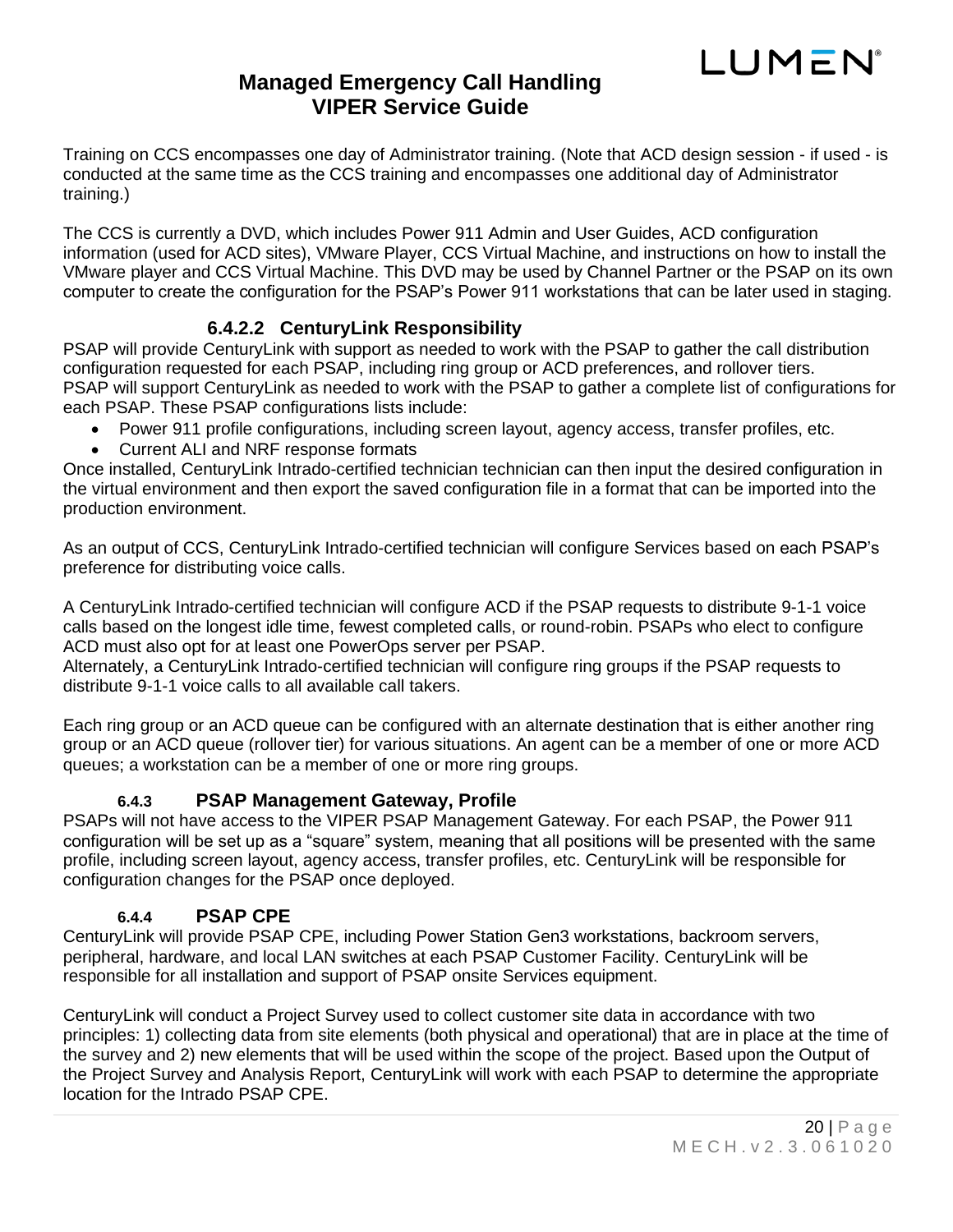# **Managed Emergency Call Handling VIPER Service Guide**

CenturyLink will conduct a project survey at each PSAP Facility. During the project visit, CenturyLink will assess the PSAP Facility compliance against Services facility requirements and will consult with the PSAP on alternatives and any necessary site changes.

CenturyLink will provide, install, and maintain new LAN connectivity within each PSAP facility for interconnectivity between the Power 911 workstations. Interconnectivity between the Customer provided LAN and and/or the Public Internet is not supported.

Customer will provide and install all cabling to interconnect between position equipment and equipment room components. Upon request, CenturyLink can provide a quote and perform these services for the customer or PSAP.

CenturyLink will engineer Services interconnection with auxiliary equipment, such as CAD and CDR ports per applicable NENA Standards. CenturyLink will provide post-deployment support of the interconnections. The CAD interface is the industry standard RS232C serial interface specification and follows NENA Standard NENA 04-001.

PSAP CPE is privately managed and closed to all third-party software applications (any software not provided by CenturyLink) and internetworking.

#### <span id="page-20-1"></span><span id="page-20-0"></span>**6.5 General Facility Requirements**

#### **6.5.1 PSAP Responsibility**

Each PSAP facility will provide at minimum a 1000VA uninterruptible power supply ("UPS") equipment for networking and server equipment at the PSAP. Each workstation should be protected with a 650VA UPS or equivalent.

CenturyLink will notify each PSAP of the need to provide CenturyLink / Intrado with the following:

- Security access to each PSAP facility for West personnel or authorized agents
- Ability to freely access all appropriate areas within each PSAP facility
- Parking and building access to move tools and equipment in and out of the facilities
- Secured storage for West-supplied equipment shipped to the PSAP facility in preparation for installation
- Trash and/or recycling removal as needed, including disposal of system packing materials.
- Safe, locked, and limited access to equipment room, including adequate security to prevent theft of computer equipment, tools, test sets, and employees' personal effects
- Working space, access to computers and other technology, telecommunications equipment, and any other services and materials that may be reasonably necessary.
- <span id="page-20-2"></span>• 24 x 7 access for problem isolation

#### **6.5.2 Equipment Room**

#### **6.5.2.1 CenturyLink Responsibility**

<span id="page-20-3"></span>For most PSAPs, PSAP CPE located in the equipment room will be installed in one standard 19" data cabinet. PSAP CPE may require additional standard 19" data cabinets at some very large PSAPs.

#### **6.5.2.2 PSAP Responsibility – Backroom Equipment**

<span id="page-20-4"></span>PSAP will ensure that each PSAP equipment room where the CenturyLink – provided communications equipment rack is located meets the following requirements: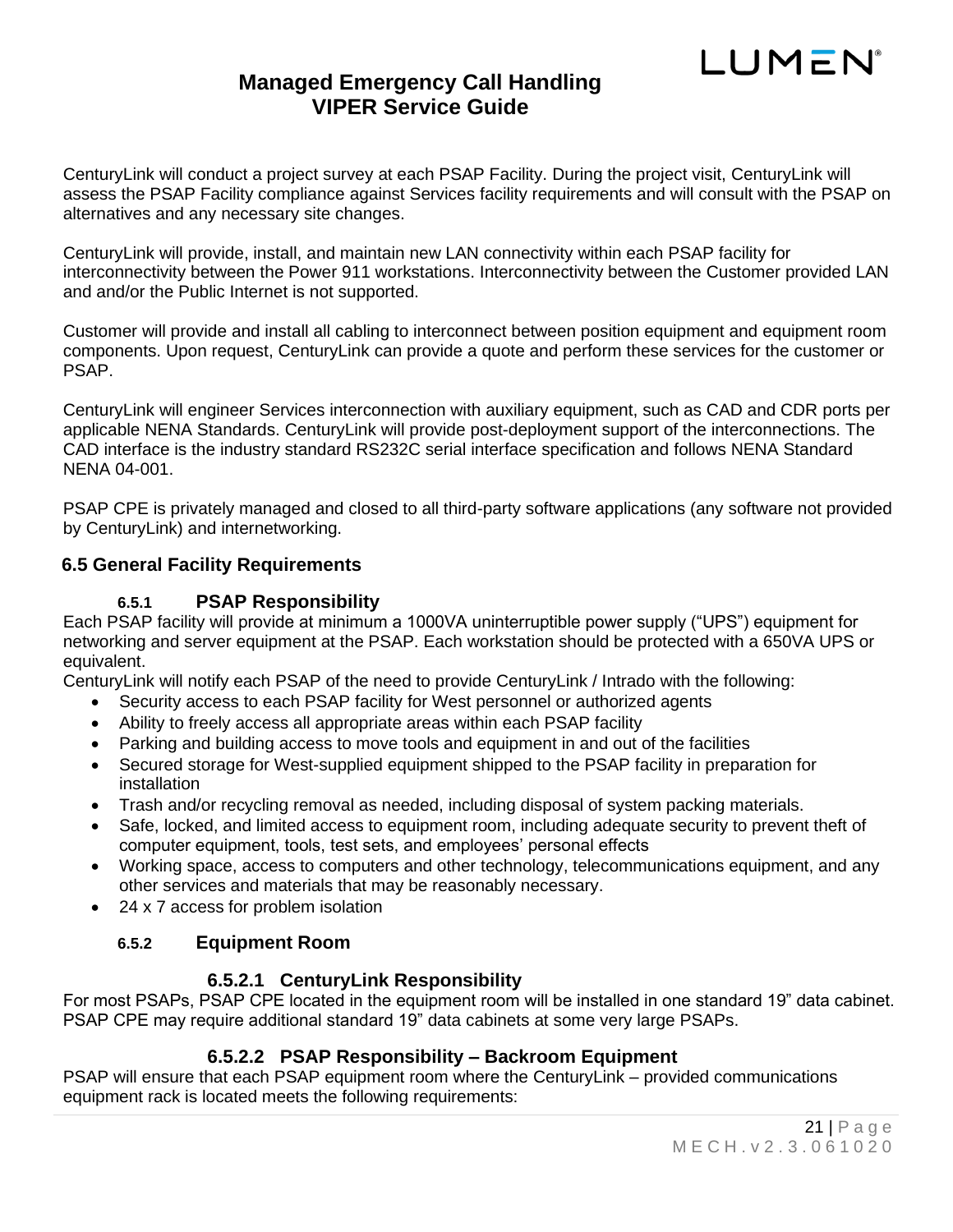# **Managed Emergency Call Handling VIPER Service Guide**

- 24"x 87" of floor space for a West-provided cabinet measuring 24"x 39"
- Floor space within 20 feet of the main telecommunications demarcation point
- 24" of space in front and behind the rack
- 36" between the end of the racks and the wall
- The floor must be capable of supporting 104 pounds per square foot
- Dry, clean, and well ventilated
- Well lit, easily accessible and free from excess vibrations
- The equipment rack should be in an area that does not receive consistent building traffic

In most cases, the back-room PSAP CPE provided by CenturyLink will be housed in one standard 19" data cabinet.

If the PSAP wants to place PSAP CPE into a pre-existing rack, West requires a minimum of nine contiguous rack units of rack space in a single rack, depending on PSAP configuration. CenturyLink will provide the number of contiguous rack units required to the PSAP after completion of site survey and configuration requirements.

PSAP will provide power, ground, and environmental controls for the PSAP CPE to be installed in the equipment room at each PSAP as follows:

- Two dedicated 110volt /20 AMP power feeds are required with A & B feed (separate power source) with receptacle for plug type NEMA L5 20P twist lock
- Any metallic component that is part of the PSAP infrastructure (such as equipment, racks, ladder racks, enclosures, cable trays, etc.) must be bonded to the grounding system
- The facility will have adequate HVAC controls, monitoring and redundancy in order to maintain:
	- o Cooling for maximum heat output under full load is 4,000 BTU/hour
	- o Data Center HVAC systems must maintain a constant dry bulb temperature between 68- and 77-degrees Fahrenheit
	- o Relative humidity between 40% and 55%
- Surge/Lightning Protection

#### **6.5.2.3 PSAP Responsibility – Front Room Equipment**

<span id="page-21-0"></span>PSAP will need to provide the following space for each Power Station Gen3 station:

- Appliance dimensions are 3"/7.7 cm (Height) x 8"/20 cm (Width) x 10"/25 cm (Depth) (2U metal enclosure).
- 18" x 10" x 21" on the desktop for each monitor.

PSAP will provide power, ground, and environmental controls for the Power Station Gen3 to be installed at each PSAP facility as follows:

- HVAC: Each call taker and supervisor Power Station Gen3 position with two 21" Monitors will dissipate a maximum of 1950 BTUs per/hour.
- A minimum of two 15-ampere circuits to provide diverse power for the Power Station Gen3 station. Each circuit must be wired to an individual 15-ampere circuit breaker. Each circuit must provide two fourplex outlets with individual hot, neutral, and ground wires. One 15-ampere circuit can support up to three Power 911 positions. Workstations should be distributed evenly across the circuits.
- Additional circuits may be required for other non-emergency equipment.
- Each position should be prepared with two (4 x 120 VAC) outlets as follow:
	- o Two power receptacles for monitors.
	- o One power connector for the PC (NEMA 5 15P).
	- o One power receptacle for speakers (for Power 911 ringing)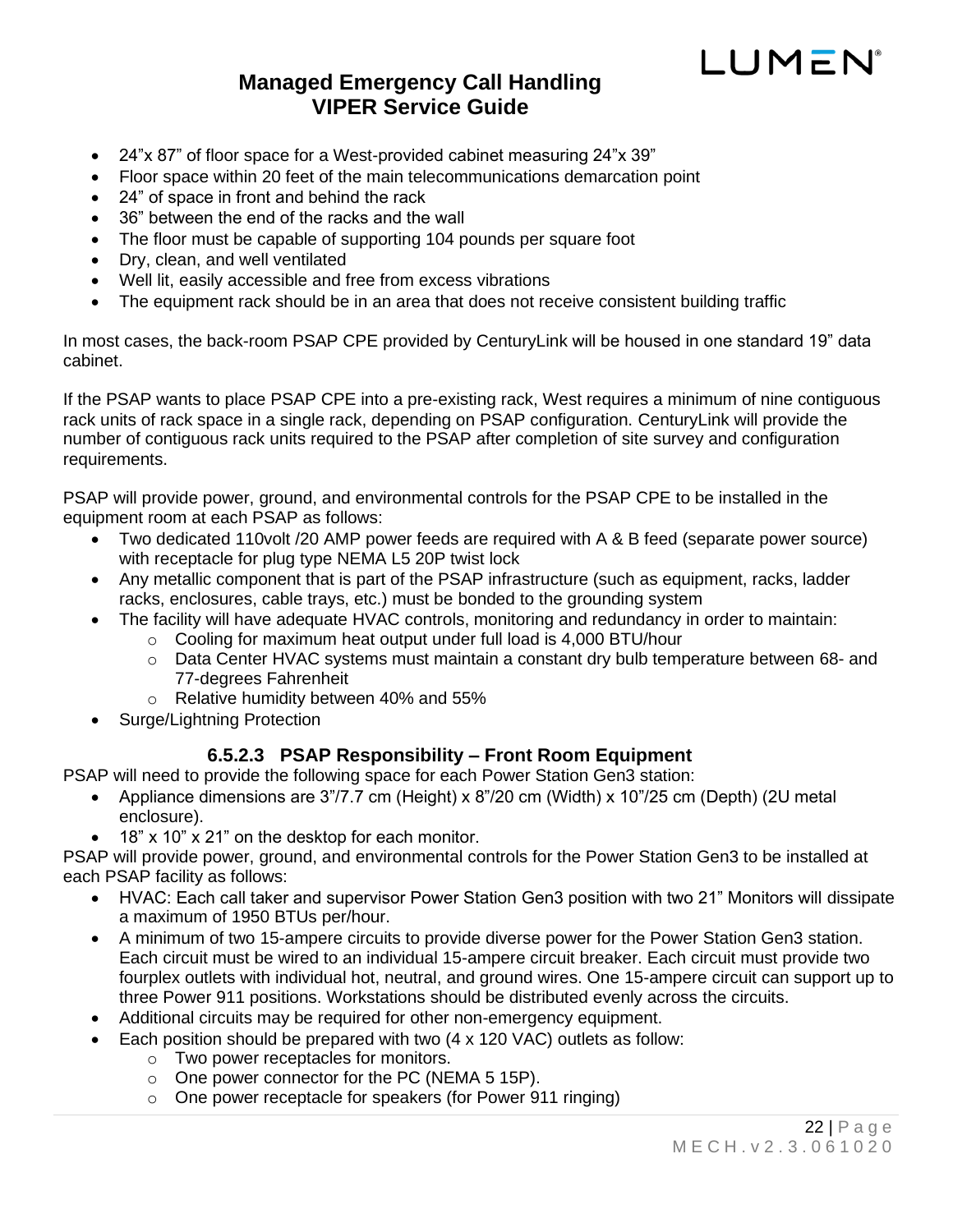

#### <span id="page-22-0"></span>**6.6 Interconnectivity with Third Party Vendor Systems**

When installation of third-party vendor systems requires coordination with CenturyLink technicians, CenturyLink will make all reasonable efforts to work with the PSAP to schedule a mutually agreeable time to complete the work. CenturyLink will not provide, install, maintain, or support cabling to connect any components provided by third party vendors. The CenturyLink Project Manager will include this work in the overall project plan and provide coordination.

During the installation of PSAP CPE, PSAP will make all reasonable efforts to have an authorized third-party vendor technician whose equipment will interconnect with PSAP CPE on site during the installation.

If applicable, the PSAP will ensure that a PBX technician is available to work with CenturyLink to make sure that all the phones work together and configure the PBX to interface with the CenturyLink PSAP CPE.

PSAP will provide, install, maintain, and support all cabling to interconnect between any components provided by third party vendors and the Power 911 systems. This includes connectivity to CAD and the Radio system, if any. Interconnection between the Power 911 system and any third-party component that uses an IP interface is not currently supported.

PSAP will work with the CAD system to implement any programming changes required in the CAD system. Services serial interface follows the NENA 04-001 Section 3.4 standard.

#### <span id="page-22-2"></span><span id="page-22-1"></span>**6.7 PSAP Training**

#### **6.7.1 CenturyLink Responsibility**

<span id="page-22-3"></span>CenturyLink will provide on-site training for PSAP Call Takers/Dispatchers and Administrators.

#### **6.7.2 PSAP Responsibility**

PSAP will provide facilities for each on-site training session. On-site training will be scheduled after the Power 911 equipment has been installed and configured at the designated training location.

PSAP will be responsible for identifying the PSAP training attendees and ensuring they attend the CenturyLink-provided training. PSAP will provide CenturyLink with a complete list of attendees for each training session and their positions a minimum of five business days prior to the start date for each training session. Each PSAP will be responsible for training additional personnel within its organization, as necessary, unless additional Optional Training services are ordered by PSAP from CenturyLink.

#### **6.7.3 PSAP Call Takers / Dispatchers**

<span id="page-22-4"></span>CenturyLink will provide either PSAP training or train-the-trainer training including:

- Training the Trainer: one on-site training session on six workstations for up to eight PSAP Power 911 call takers/dispatchers. This training is expected to last for two full days (six training hours per day). Training will be provided in train-the-trainer format.
- PSAP Training: in lieu of Training the Trainer CenturyLink will provide all PSAP Training. Training is provided to a maximum of eight PSAP call takers/dispatchers, per training session, with a maximum of two training sessions per day. One workstation for each two students is required. Additional Optional Training days may be purchased to accommodate all call taker/dispatchers.

#### **6.7.4 PSAP Administrators**

<span id="page-22-5"></span>CenturyLink will provide one on-site training session for PSAP administrators. This training is expected to last for two full days (six training hours per day). PSAP may determine the number and type of employees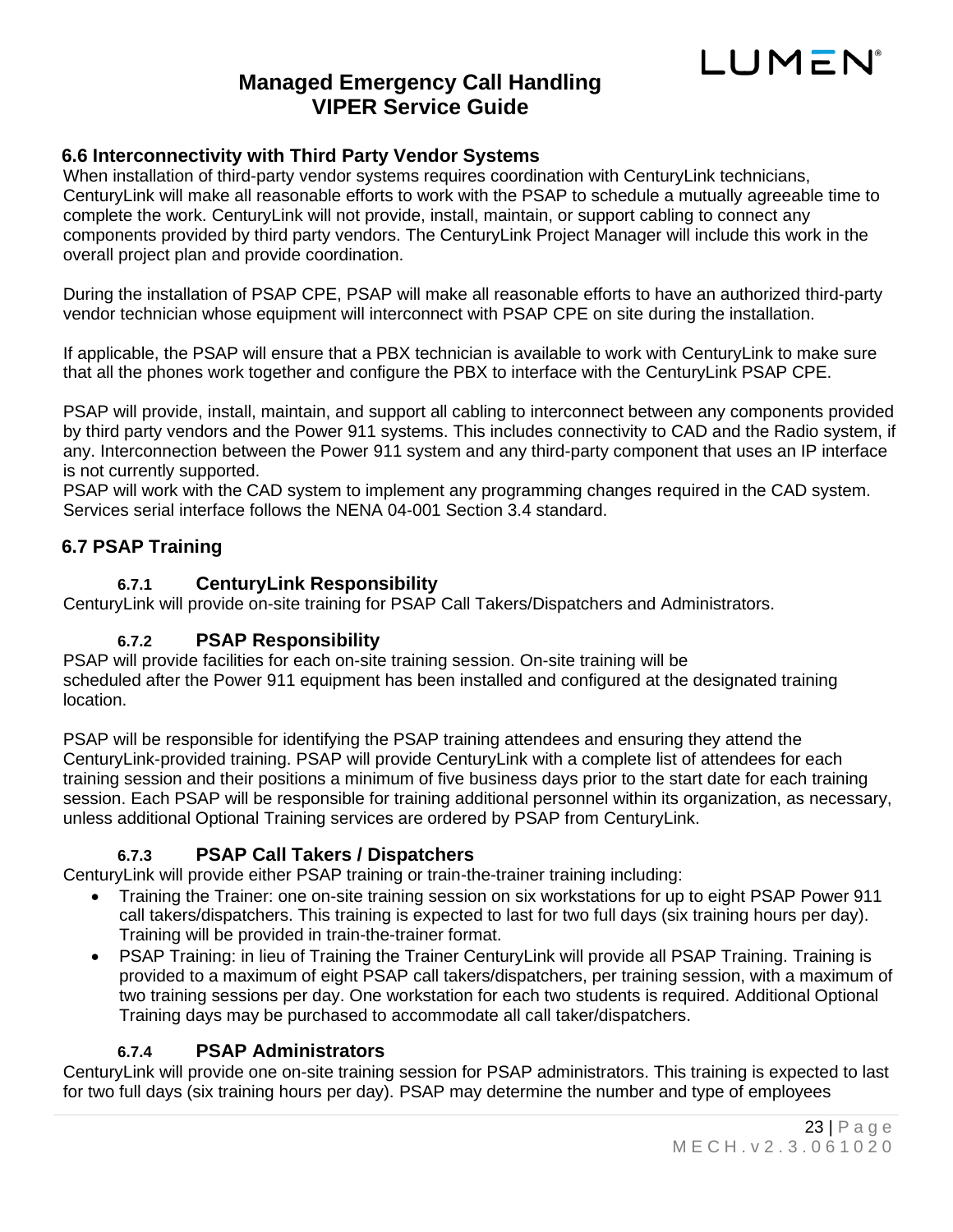

attending the CenturyLink on-site training as long as the PSAP provides an adequate training facility and workstations/computers for number of attendees. One day of administrator training is typically used to support the cutover. This training will focus on:

- Power 911
- Optional Managed Services elements such as PowerOps, Power Metrics, and MapFlex 911

#### <span id="page-23-0"></span>**6.8 Long-Term Recording Support**

Services provide per-position recording interfaces as per NENA 04-002 for analog recording systems of the PSAP's choice.

#### <span id="page-23-1"></span>**6.9 Long-Term Recording – IP Recording Solution**

Additionally, to standard interfaces per above section, CenturyLink can propose an IP recording solution as a service. Pricing for this solution is on an individual case basis and can be provided after a site survey and capture of the PSAP's total recording requirements.

#### <span id="page-23-2"></span>**6.10 CenturyLink Project Plan**

CenturyLink will provide each PSAP customer with a customized project plan detailing all CenturyLink and Customer requirements and deliverables.

# <span id="page-23-3"></span>**7.0 SYSTEM TESTING and PRODUCTION MIGRATION**

CenturyLink will work with PSAP to finalize and mutually agree on testing and production migration plans for Services. The testing and production migration plans will define:

- Tests to be conducted prior to and as part of migration to Services
- System testing and the production migration for each PSAP
- (Note that Core Equipment purchase includes a required extra position to be located at each
- node for testing purposes)

If requested by CenturyLink PSAP will provide personnel at each PSAP to assist CenturyLink in the execution of the migration testing to:

- Answer the test voice and text calls
- Join conference bridges
- Provide test call screen prints and/or voice recordings/text transcripts to CenturyLink on request (unless PSAP is prohibited by law to do so)
- Provide test call feedback on voice quality, functionality, and other information
- Text call interactions including predefined standard messages

# <span id="page-23-4"></span>**8.0 MONITORING, MAINTENANCE, and OPERATIONAL TECHNICAL SUPPORT**

CenturyLink is responsible for all monitoring, maintenance, and operational technical support for all Core Equipment and PSAP CPE.

Maintenance and support include periodic software upgrades, OS upgrades, and other system maintenance as necessary for the operation of the equipment. CenturyLink will notify PSAP before performing any activity that may impact the Core Equipment, PSAP CPE or the Services (including any installations, changes, or upgrades to software, hardware, or network).

CenturyLink provides remote monitoring of all CPE equipment in corporation with West. Alarms are captured and responded to 365 x 7 x 24. Any alarms identified as critical or major, the affected PSAPs will be notified.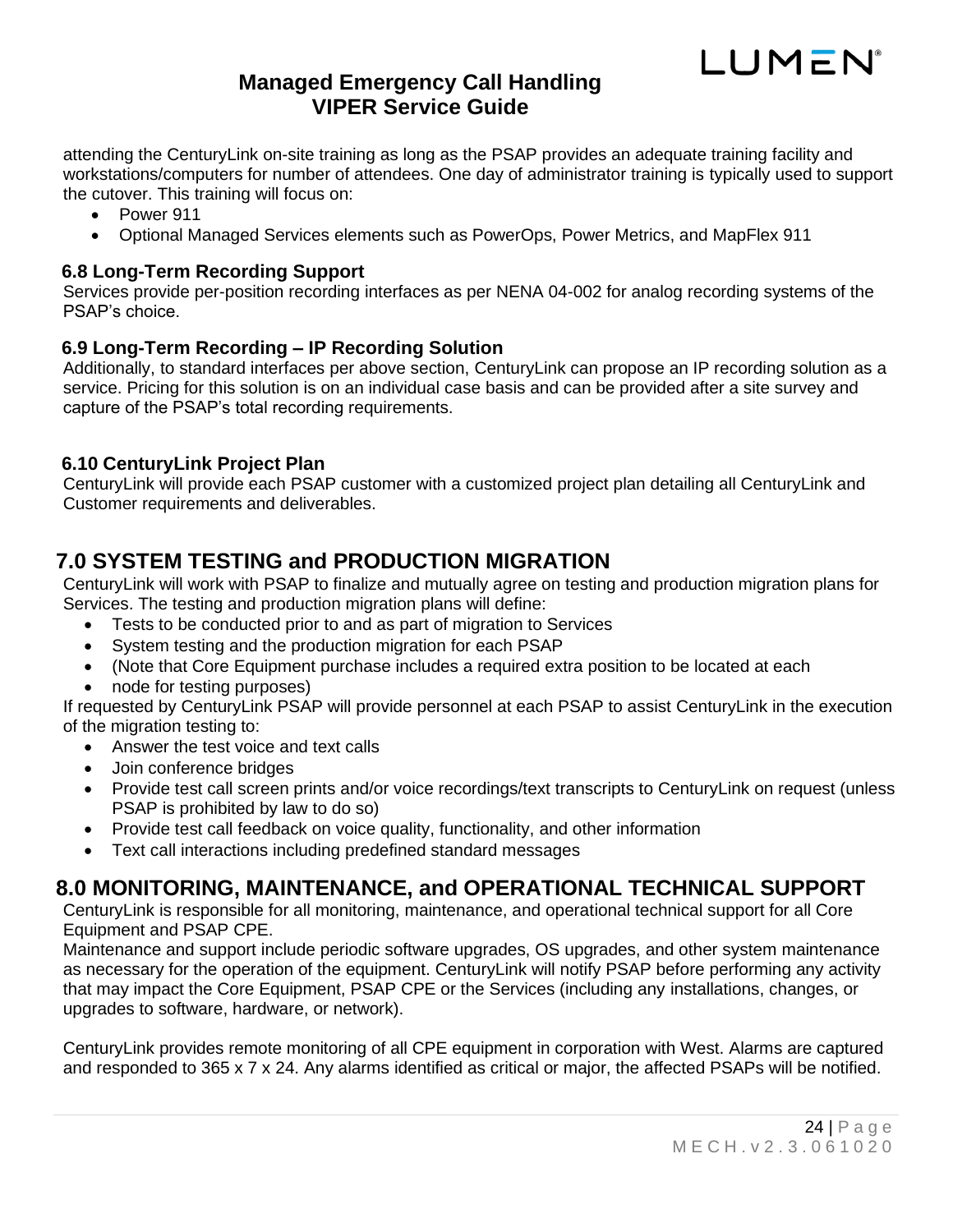# **Managed Emergency Call Handling VIPER Service Guide**

Alarms will be resolved remotely and when required, a technician dispatch will be initiated by the CenturyLink 911 NOC.

CenturyLink will provide 365x7x24 monitoring and response of all CenturyLink provided network transport and terminating equipment. All circuits provided by CenturyLink will be both System Tagged and Physically Tagged, identifying them as critical NG9-1-1 infrastructure, ensuring priority response and repair.

#### <span id="page-24-0"></span>**8.1 PSAP Obligations**

For on-site support services the PSAP will:

- Brief on-site CenturyLink technician on issue(s) and actions taken.
- Allow CenturyLink both on-site and remote access to the System. Remote access is made utilizing a secure VPN to each site.
- Validate issue resolution prior to close of the case.
- Cooperate with CenturyLink and perform all acts that are reasonable or necessary to enable CenturyLink to provide the On-Site Support services. These include maintaining a suitable environment (heat, light, and power) and providing the technician with full, free, and safe access to the System. All sites must be accessible by standard service vehicles.

#### <span id="page-24-1"></span>**8.2 Replacement Parts Procedures for Onsite Support**

<span id="page-24-2"></span>Replacement parts will be provided by CenturyLink.

#### **8.2.1 Critical Core Equipment Spares**

<span id="page-24-3"></span>Critical Core Equipment spares are stored at CenturyLink Core Data Centers

#### **8.2.2 Critical PSAP Equipment Spares**

CenturyLink will provide all manufacture critical spares within reasonable distance from PSAP. CenturyLink will identify where Crash Kits will be located during planning stages of each customer's implementation.

#### **8.2.3 Shipment of Replacement Parts**

<span id="page-24-4"></span>Intrado will ship all replacement equipment not contained in spares to CenturyLink. When received, CenturyLink will replace defective equipment at PSAP

#### <span id="page-24-5"></span>**8.3 CenturyLink Managed NG9-1-1 PSAP ESInet**

Customer will be responsible for replacement cost of any equipment damaged not due to normal wear and tear, due to customer misuse "Acts of God", such as lighting, flooding, roof leaks, etc.

#### <span id="page-24-6"></span>**8.4 Preventative Maintenance**

- CenturyLink will perform onsite PSAP preventative maintenance quarterly or 4 times a year
- CenturyLink will perform onsite Data Center Core preventative maintenance minimum monthly

#### <span id="page-24-7"></span>**8.5 Operating System Patch Management**

- CenturyLink will install all OS patches as manufacture tests and approves for field use
- OS Patches are normally released and installed monthly
- CenturyLink technicians will deploy all OS patches on all servers
- CenturyLink may push patches out to PSAP call taking positions and may require customer to reboot workstations
- CenturyLink Project Manager will schedule all OS patch dates with PSAP customers.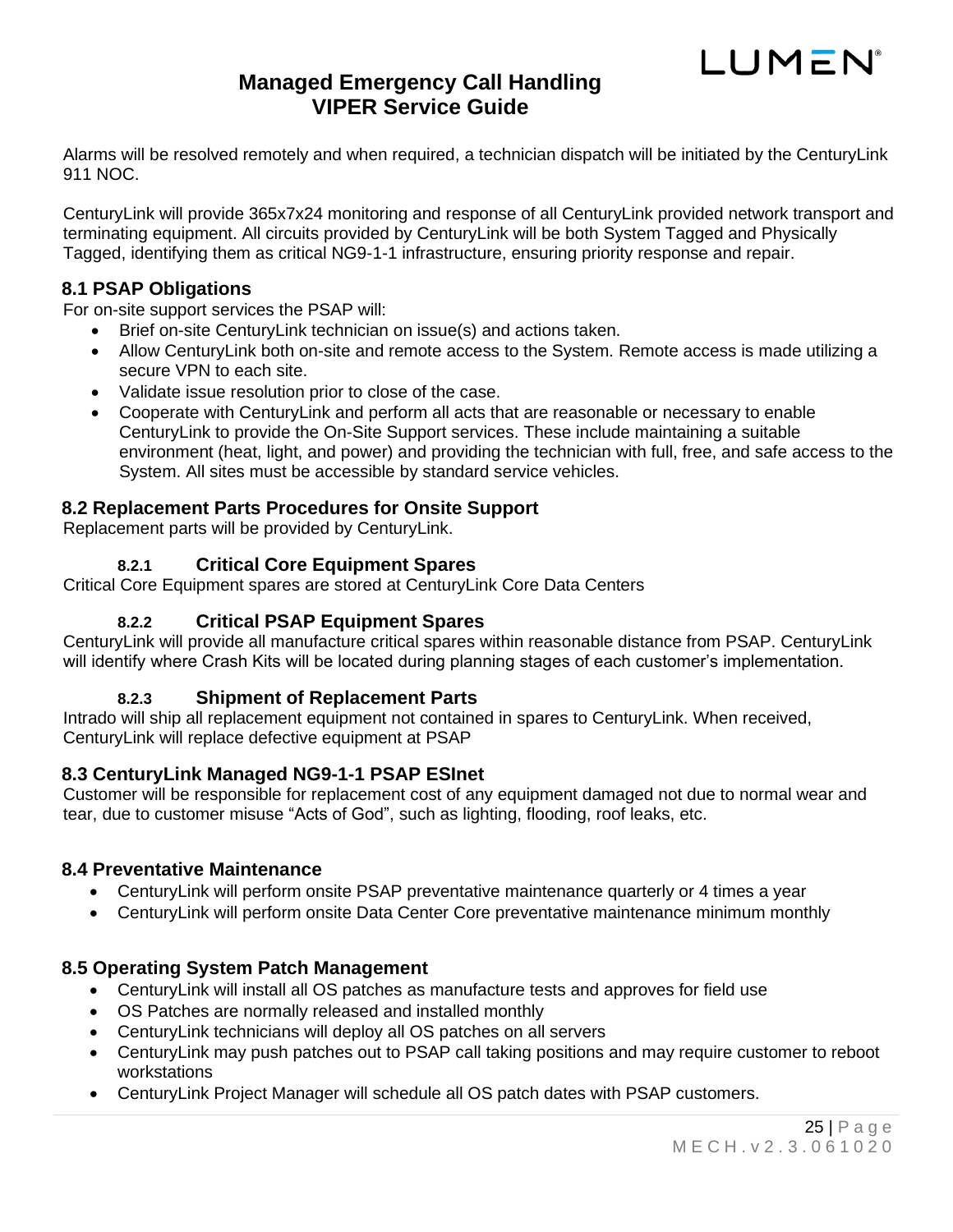#### <span id="page-25-0"></span>**8.6 Application Patch Management – Security and / or Hotfixes**

- CenturyLink will install all critical application patches as instructed by CPE equipment manufactures
- CenturyLink will install all application patches on all servers and critical system components. This may include routers, switches, or gateways
- CenturyLink will install all application patches on site if required.
- CenturyLink will remotely push all application patches to workstations when only a reboot is required
- CenturyLink Project Manager will schedule all application updates with PSAP customer

#### <span id="page-25-1"></span>**8.7 Anti-Virus Updates**

- CenturyLink will update all anti-virus definition files monthly as released by manufacture
- Updates will be pushed remotely, and no rebooting of workstations or servers will be required
- CenturyLink will notify customer of all scheduled pushes of definition files

#### <span id="page-25-2"></span>**8.8 Firmware and IOS updates**

• CenturyLink will update gateway device firmware, firewall, router and switch IOS as recommended by manufacture

#### <span id="page-25-3"></span>**9.0 System Upgrades**

As Intrado makes available software release upgrades applicable to Core Equipment and PSAP CPE, CenturyLink will inform PSAP of software release upgrades

CenturyLink's Managed Emergency Call Handling Solution per-seat pricing includes all system upgrades at no cost to PSAPs. CenturyLink will perform minimum of one upgrade per year that adds features and functionality to the VIPER CPE solutions. This does not include hotfixes or service packs to address software and hardware fixes which are covered under Section 8 of this document

- CenturyLink will provide all software required to for upgrade
- CenturyLink will provide any required hardware upgrades or hardware replacement to support the system upgrade
- CenturyLink will provide all field engineering and technician resources to implement upgrade

# <span id="page-25-4"></span>**10.0 Software and Equipment EOL and EOS notices**

#### <span id="page-25-5"></span>**10.1 EOL and EOS notices**

CenturyLink will advise customer of all EOL (End of Life) and EOS (End of Services) with respective milestone dates.

#### <span id="page-25-6"></span>**10.2 EOL and EOS Process**

When a manufacture announces a product will be going EOL, CenturyLink will evaluate:

- End of Sale date Last day product can be purchased
- Last date to renew manufacture support services
- Will manufacture support beyond the EOS date?

LUMEN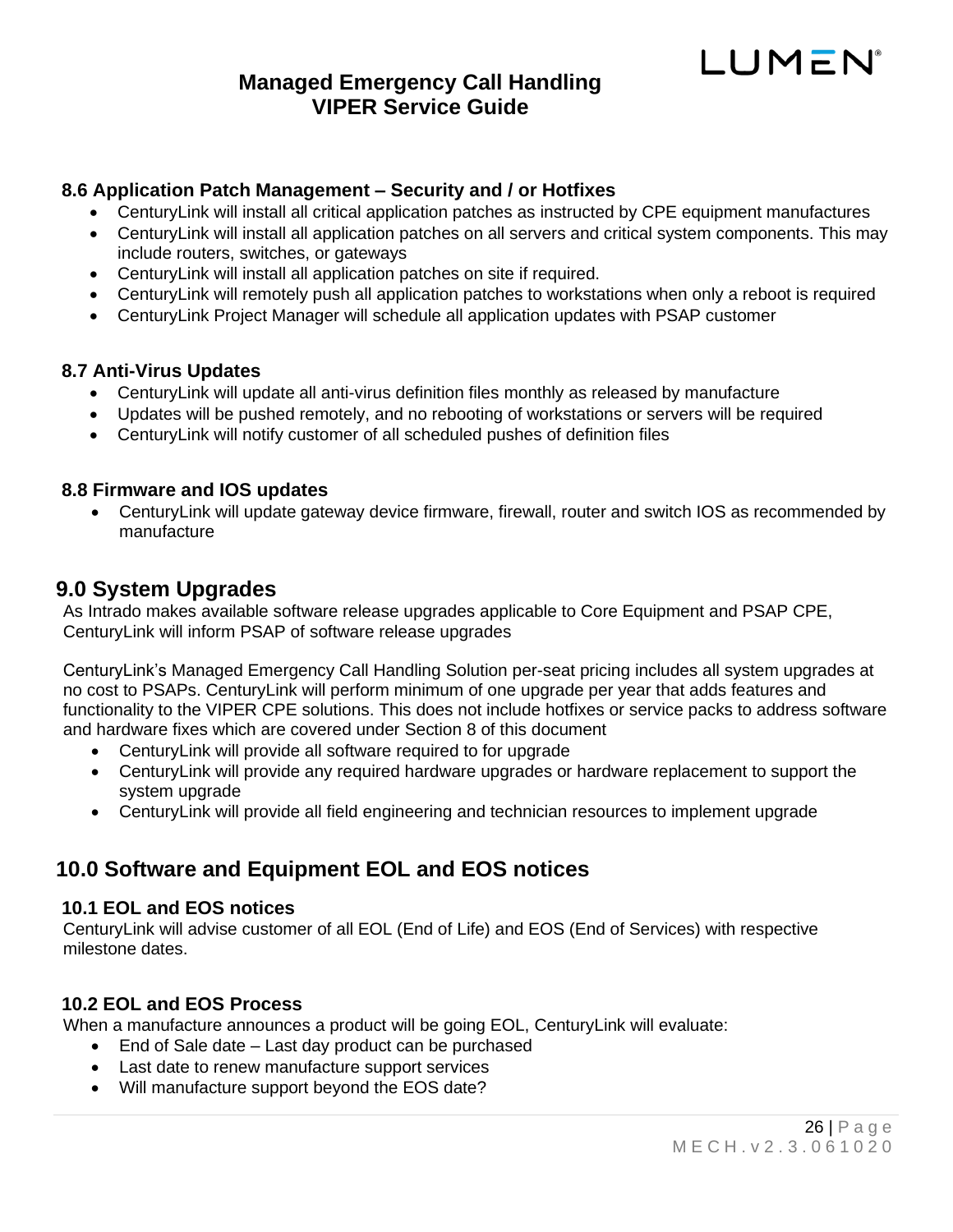# **Managed Emergency Call Handling VIPER Service Guide**

- Availability of replacement devices beyond EOS date
- Criticality of device in call delivery

Devices determined unsupportable before or after EOS date will be replaced by CenturyLink

# <span id="page-26-0"></span>**11.0 Billable Move, Add, or Change Orders (MAC)**

Any service or equipment not described in this service guide may be billable to customer. The following are examples of billable work activities:

- Add new call taking positions (Monthly recurring rate would also apply)
- Adding new admin or CAMA trunk gateways (Monthly recurring rate would also apply)
- Terminating new admin lines on existing system
- Interfacing to new admin phone system
- Interfacing to new logging recorder
- Interfacing to new CAD system
- Interfacing to new radio system
- Move or rearrangement of existing 9-1-1 equipment, network, wiring and cabling
- Moving existing equipment at PSAP request
- Rewiring console furniture at PSAP request
- Moving equipment to new PSAP building

While the above are the most common examples of billable activities, the list is not inclusive of all possible billable MAC requests

# <span id="page-26-1"></span>**12.0 OPTIONAL DEPLOYMENT OPTION**

VIPER Emergency Call Handling can be deployed with CenturyLink providing all system building blocks or VIPER Emergency Call Handling can be deployed with CenturyLink providing Call Handling and VIPER addon components and services with customer providing Network and / or Data Center building blocks. Pricing would be based on the final solution design

#### <span id="page-26-2"></span>**12.1 Customer provides some solution building blocks and building block elements**

CenturyLink's VIPER Managed Emergency Call Handling is offered with CenturyLink providing some of the required solution building blocks and customer providing other required solution building blocks. Customer has the option of providing the following solution building blocks:

- ➢ Network Building Blocks
	- See Section 12.2 for MPLS Network Requirements
	- See Section 12.3 for Internet VPN Access
- ➢ Data Center Building Blocks
	- Must be deployed in certified Tier 3 Data Centers
	- Must be secure from other datacenter tenants
	- Provide all cabinets, cabling, x-connects, timing sources, power and UPS
- $\triangleright$  Services Demand Training
	- All follow up VIPER Administrative and User training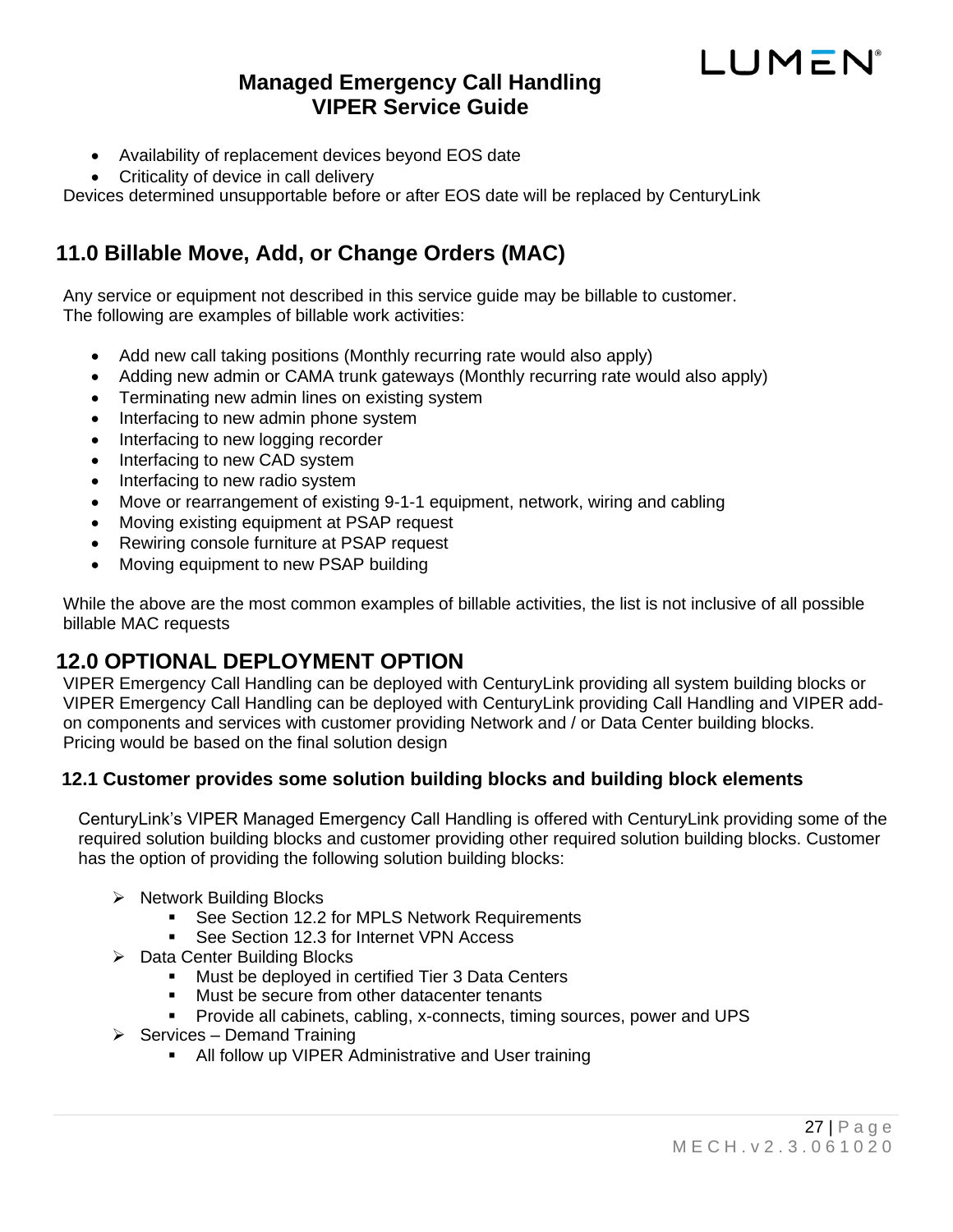

#### <span id="page-27-0"></span>**12.2 Customer Provided MPLS Network Requirements**

Customer will provide MPLS network with adequate network redundancy from the CenturyLink VIPER core equipment facilities to each PSAP. The MPLS network will meet the following requirements:

- ❑ Layer 3 routing will be provided between all locations;
- ❑ Certified CAT5e/CAT6 between all network switches;
- ❑ Guaranteed Bandwidth for all VIPER applications-Bandwidth requirements to be provided by CenturyLink for each PSAP deployment;
- ❑ Low Latency (< 40ms desirable);
- ❑ Low Jitter (< 5ms desirable);
- ❑ Support for Quality of Service ("QoS") as needed;
- ❑ Security against intrusion and virus attack; and
- ❑ Reliable links (fault tolerant)-no single point of failure may cause a Layer 3 disruption for more than four seconds
- ❑ Customer will provide all network communications equipment, including redundant IP routers, switches, firewalls, etc. to terminate the dual MPLS circuits at the PSAP location.

#### <span id="page-27-1"></span>**12.3 Internet VPN Access**

Customer will provide and manage all Internet VPN access and security when VIPER core equipment is installed at customer data centers

#### <span id="page-27-2"></span>**12.4 Legacy E9-1-1 and NG9-1-1 Core Services**

CenturyLink's Managed Emergency Call Handling Solution does not include legacy E9-1-1 service or NG9-1- 1 i3 Core Services. CenturyLink does provide all CPE hardware and CPE configuration services where customer's E9-1-1 services or/and NG9-1-1 services will terminate.